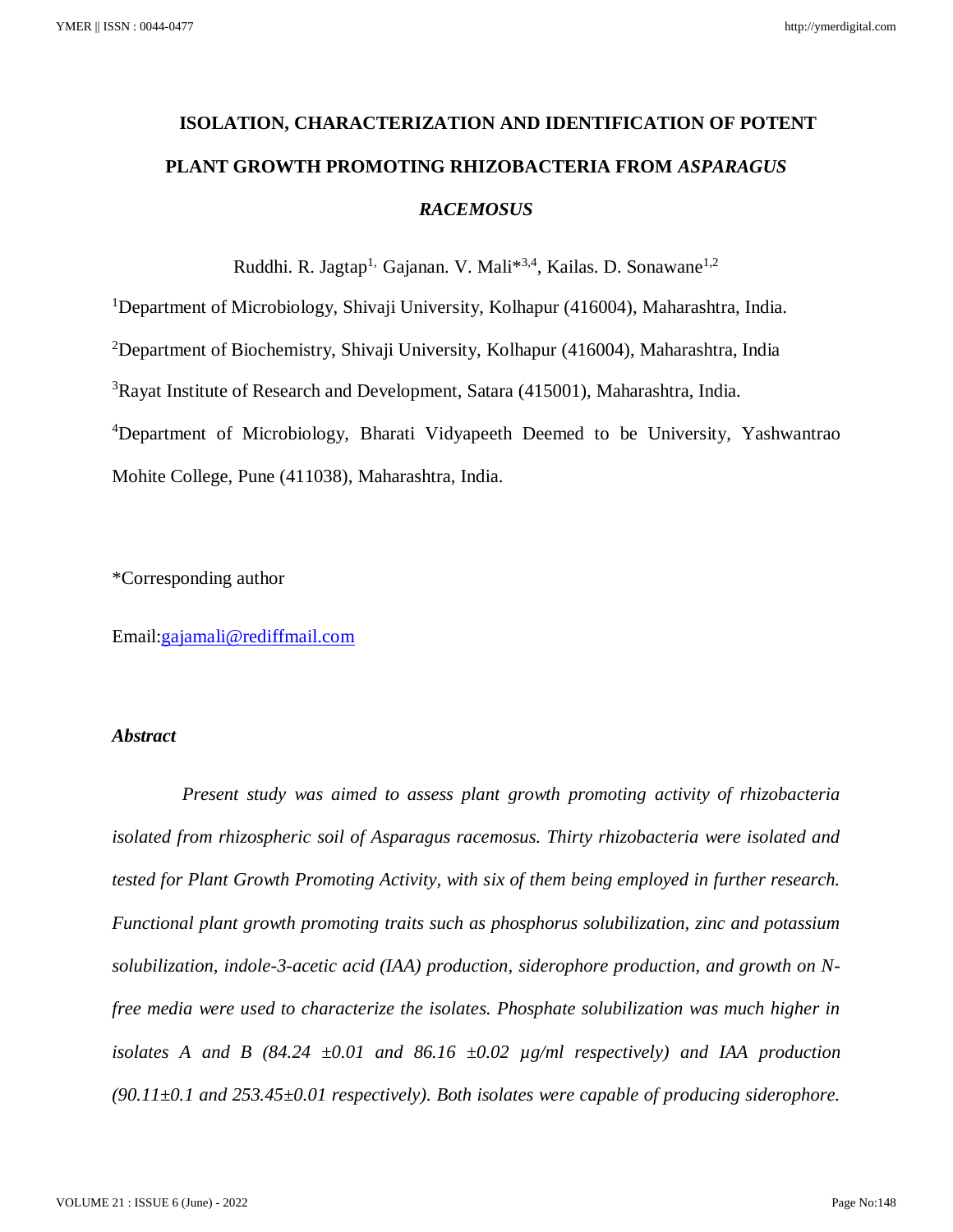*Three of the six isolates were potassium solubilizers, two were zinc solubilizers, and three demonstrated exopolysaccharide production. 16S rRNA gene sequence analysis was used to identify isolates with the highest PGPR performance. Overall potent isolates were identified as Exiguobacterium acetylicum strain RGK and Enterobacter mori strain RGK1 respectively and deposited in GeneBank under accession number OL771442 and OL656822 respectively. These strains could be used as an PGPR inoculant having multiple PGP-traits for plant growth promotion.* 

*Key words: PGPR, Plant Growth Promoting Traits, Exiguobacterium acetylicum RGK , Enterobacter mori RGK1, Asparagus racemosus.*

#### **1. Introduction**

Soil contains, many kinds of different microorganisms such as bacteria, fungi, actinomycetes, and algae which contributes in improvement of overall quality and health of the soil. A source of microbial activity can be found in the rhizosphere, which receives nutrition from root secretions. Isolates belonging to other genera, such as *Azotobacter*, *Arthobacter*, *Bacillus*, *Clostridium*, *Enterobacter*, *Pseudomonas*, *Serratia*, and *Azospirillum*, have also been shown to have PGPR (plant growth-promoting rhizobacteria) activity [1-2]. PGPR has the potential to stimulate plant productivity in a variety of different ways, both directly and indirectly. The direct mechanism involved capability to fix nitrogen, synthesis of siderophores and phytohormones, solubilization of phosphate, and the biological regulation of diseased plants [3]. Plant-associated bacteria may provide an indirect benefit to plants by deterring the progress or interaction of plant pathogenic organisms through various mechanisms (such as rivalries for nutrition and space, antibiosis, formation of hydrolytic enzymes, and suppression of pathogen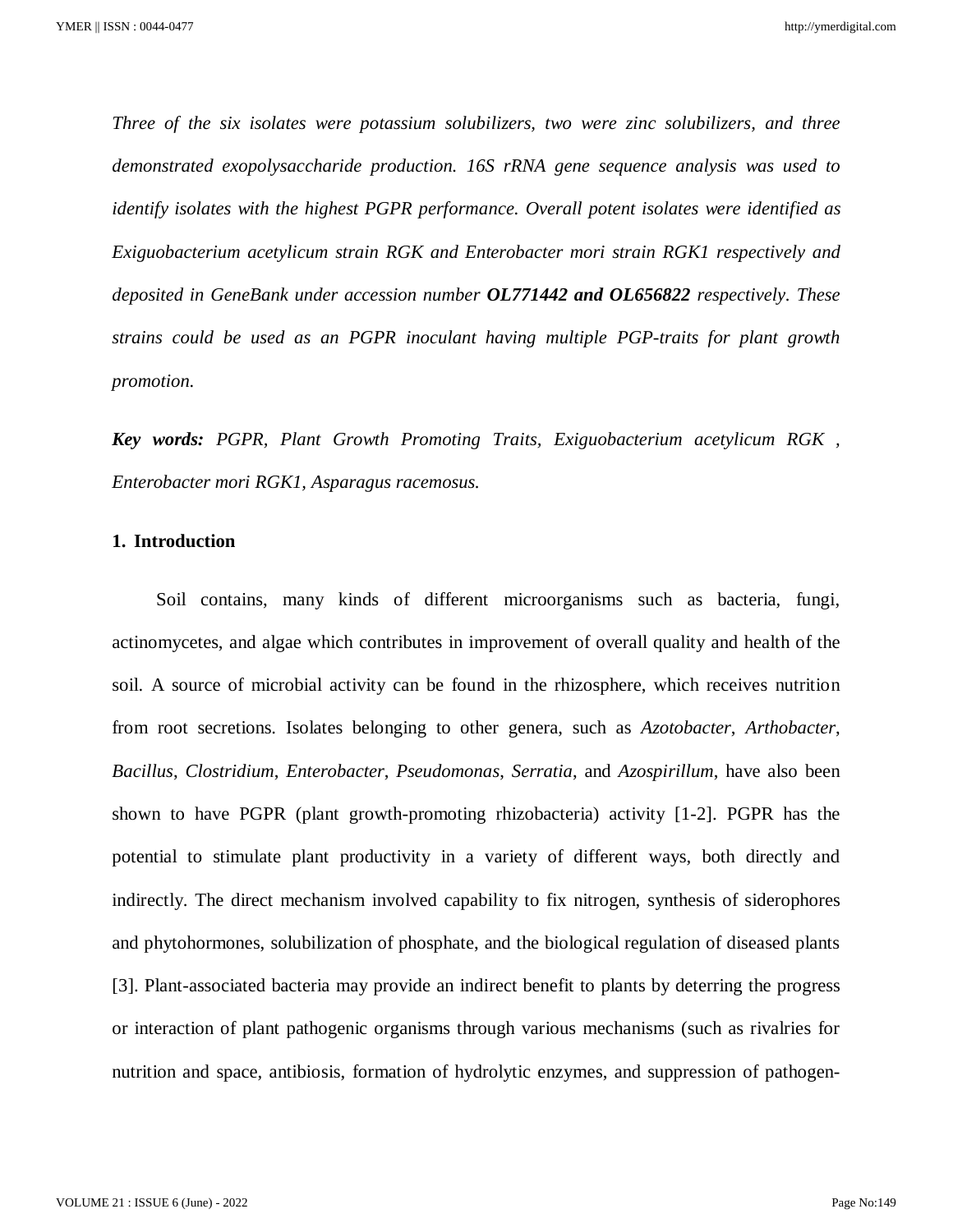produced enzymes or toxins). In addition to this, plant-associated bacteria may induce plant defense mechanisms, which may also benefit plants [4]. PGPR, interact with plants and other microbes that can be either antagonistic or synergistic [5].

PGPR are useful to plants, as they also play a crucial role in sustaining the equilibrium of the environment. In recent years, PGPR has been extremely prevalently used as soil inoculants in environmentally friendly agriculture because they have a smaller negative influence on the surrounding environment and produced the highest possible crop yield [6]. According to [7], PGPR is a constituent of the defensive microflora. They are beneficial to plants because they improve root activities, prevent disease, and speed up growth and development. PGPR also can potentially break down pesticides like endosulfan [8]. In addition to this, they have antifungal properties [9]. According to reports, they play a significant part in the production of secondary metabolites in plants [10]. The effects of PGPR on the phytoconstituents of medicinal plants are also documented [11].

Native medicinal shrubs of the genus *Asparagus* are members of the family Liliaceae and are valued for the therapeutic benefits of their stems, leaves and roots. Around the globe, around 300 different species belong to the genus *Asparagus* [12]. Shatavari is the generic term for the plant that bears the scientific name *Asparagus racemosus* wild. This plant has a long history of usage as a female reproductive tonic because of its ability to protect the health of mothers and the developing fetus and stimulate increased lactation in breastfeeding women [13]. *Asparagus racemosus* wild possesses curative properties that can be applied to treat a diverse range of diseases. According to the Ayurvedic literature (the database of Indian traditional remedies), it is a potent substance that can boost memory and intelligence and retain physical vigor and vitality. Additionally, the plant can be exploited to treat a variety of skin problems, wounds, and a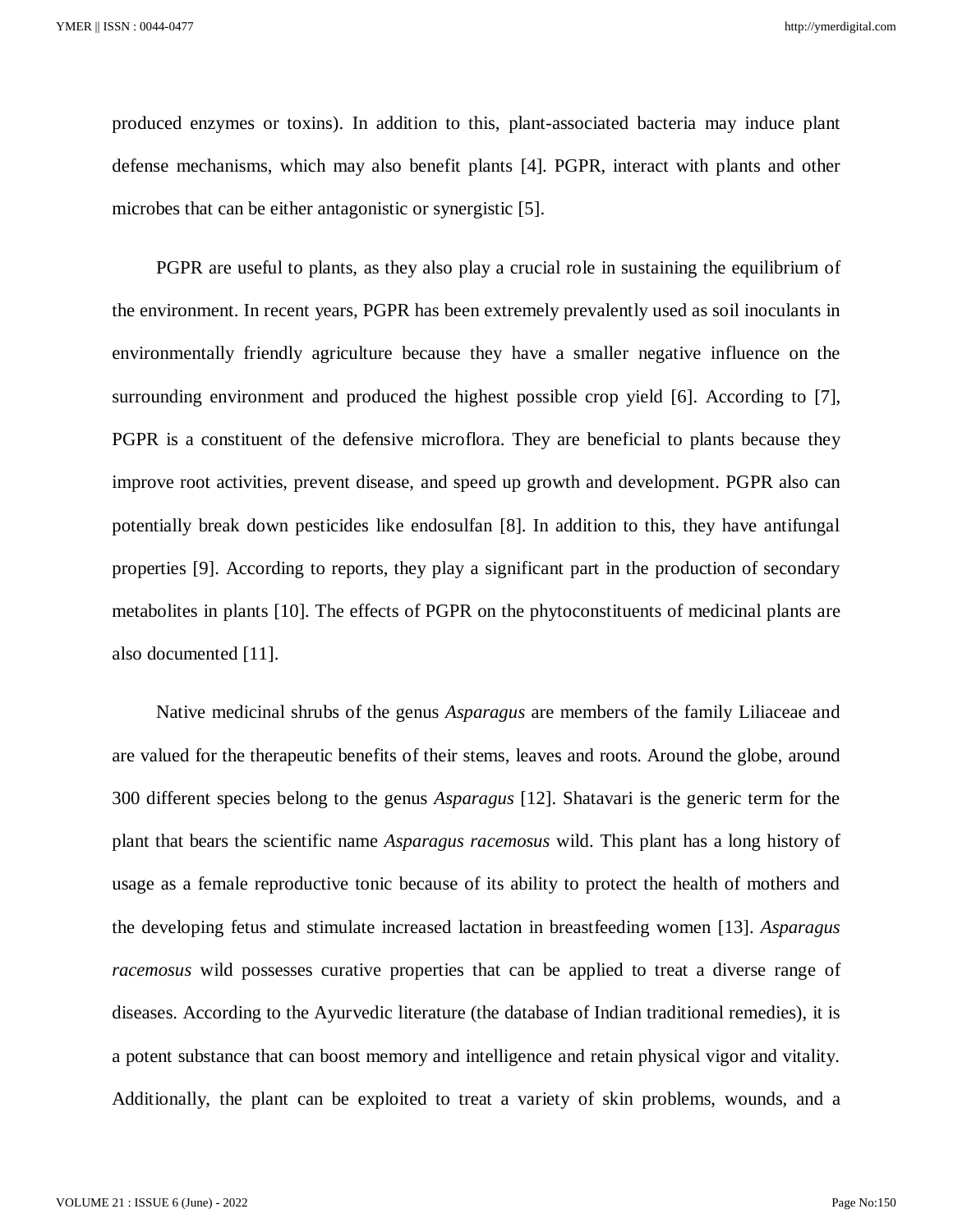demulcent to treat dyspepsia [14]. The total phenol and flavonoid content were maximum in the plants from organic manure-treated soil, according to research by [15], with the roots of *Asparagus racemosus* grown under organic manures-cow dung, compost, and vermicompost without using mineral or chemical fertilizer. According to research by [16], PGPR can inhibit fungal infections that reduce asparagus productivity.

The current investigation demonstrates that inoculation of PGPR is an important agricultural approach that plays a significant role in protecting crops and promoting plant development in control of the diseases. As these isolates can tolerate high salt concentrations, they can be used as a biofertilizer in saline soil. They provide an option in place of conventional agricultural practices that rely on synthetic fertilizers, antibiotics, herbicides and insecticides.

#### **2. Material and method :**

#### **2.1 Isolation of PGPR from soil:**

Soil samples (rhizospheric area of *A. racemosus)* were collected from different locations in Kolhapur and Satara district. Isolation of PGPR was carried out, for that 1 g of soil was added in 100 ml sterile nutrient broth for enrichment in 250 ml Erlenmeyer flasks separately. These flasks were kept on a rotary shaker for 24 hrs (at 120 rpm) at 30 °C. Then a serial dilution technique was used for bacterial isolation and a 0.1 ml aliquot of  $10^{-5}$  to  $10^{-8}$  dilution was spread on sterile nutrient agar plate and plates were incubated at 30 °C for 24 hrs.

#### **2.2 Screening for Plant Growth-Promoting Activities**

#### **2.2.1 Phosphate Solubilization**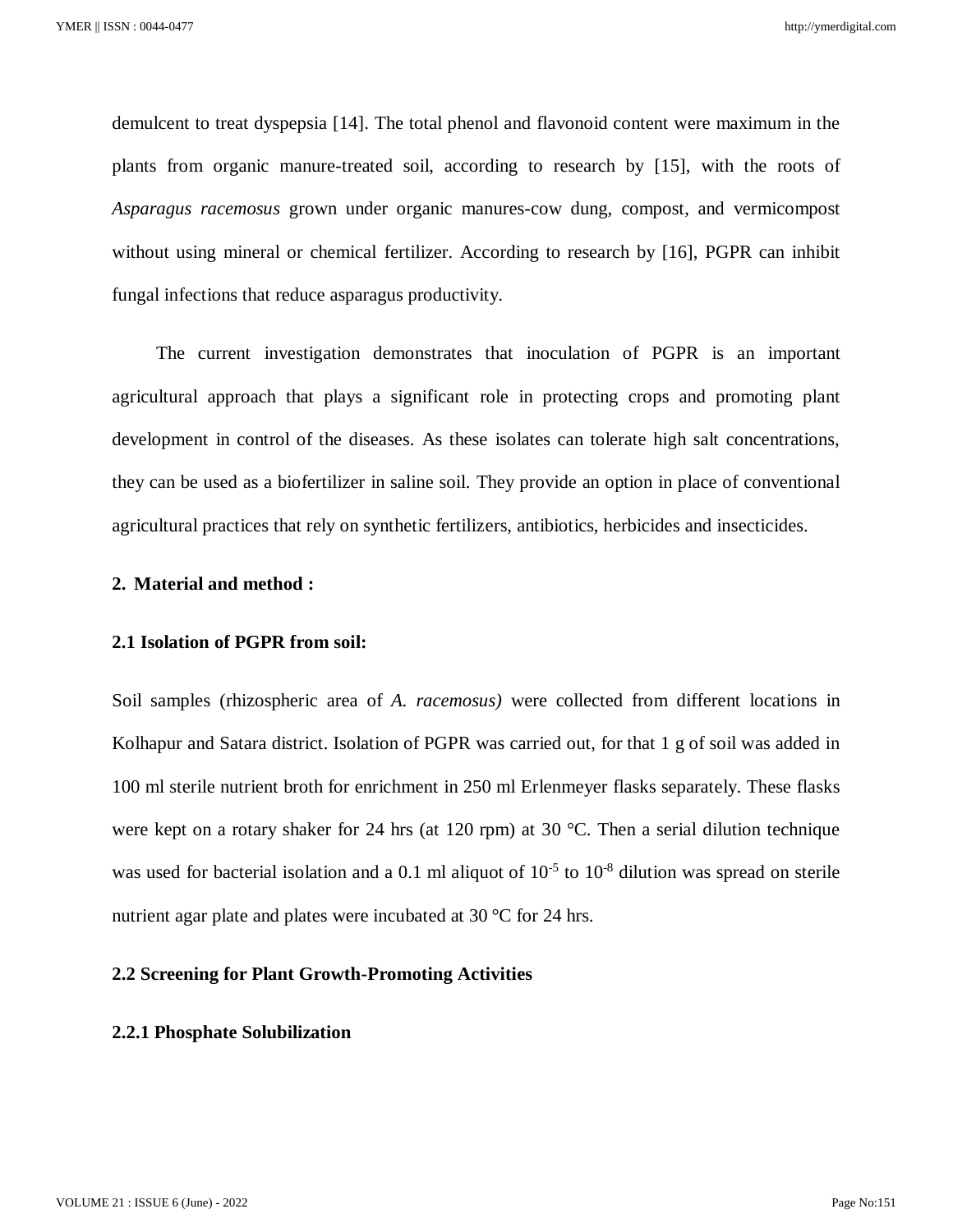To assess their phosphate solubilization potential, all bacterial isolates were streaked on Pikovskaya's agar plates [17]. After incubation, the transparent zone around the growth suggested that inorganic phosphate had been solubilized. Bacteria growing in Pikovskaya's broth were quantified, with a sterile uninoculated medium serving as a control. The culture was collected after 48 hours by centrifugation at 6000 rpm for 15 minutes, and the amount of soluble phosphate in the supernatant was determined utilizing the [18]. The quantity of soluble phosphate was determined using the  $KH_2PO_4$  standard curve.

#### **2.2.2 Production of indole-3-acetic acid**

Culturing the PGPR in yeast extract-mannitol-mineral salts broth enriched with various concentrations of tryptophan, at  $28\pm1^{\circ}$ C with constant shaking and it was used to quantify IAA production. Further, 5 ml of cultures were centrifuged for 15 minutes at 10,000 rpm at  $4\pm1^{\circ}$ C after 48 hours, and the supernatant was extracted [19]. Two drops of orthophosphoric acid and 4 ml of Salkowski reagent were added to the supernatant (2 ml) (50 ml, 35% of perchloric acid, 1 ml 0.5 M FeCl<sub>3</sub> solution). IAA production is signified by the appearance of the cherry red color. A UV–Vis spectrophotometer was used to assess color at 540 nm. The concentration of IAA was determined from a standard curve of IAA (50–300 µg/ml).

#### **2.2.3 Ammonia Production**

A freshly grown culture of PGPR was inoculated in 30 ml of peptone water. The mixture was then placed in an incubator at 30˚C for 48 hours. Following by the completion of the bacterial growth, 0.3 ml of Nessler's reagent was applied to each flask. The appearance of a color ranging from brown to yellow is indicative of a successful assay for the generation of ammonia [20].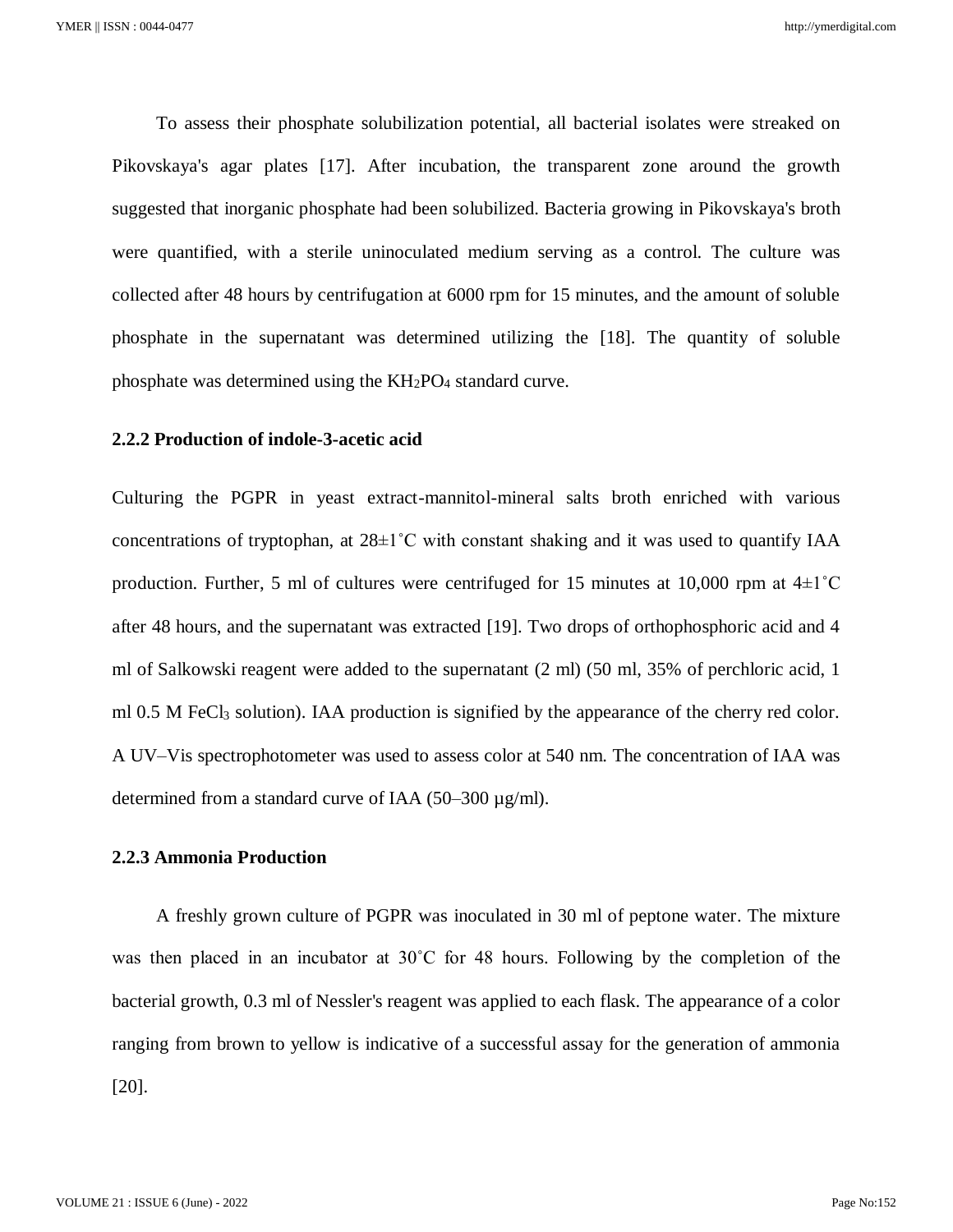YMER || ISSN : 0044-0477

http://ymerdigital.com

#### **2.2.4 Siderophore Production**

 The chrome azurol S agar (CAS) was used to test the siderophore synthesis of isolates [21]. All isolates were inoculated on chrome azurol S agar plates and incubated for 3 days at 30°C. The appearance of a yellow to orange halo zone around the colony after the incubation time was regarded as positive for siderophore synthesis.

#### **2.2.5 Hydrogen Cyanide Production**

Using King's B medium, the isolates were tested for cyanide formation [22]. Each bacterial isolate was placed on King's B agar plates ammended with 1% glycine. The Petri plates were coated with parafilm and incubated at 30°C with a covering containing a piece of filter paper saturated in 1% picric acid and wet with a few drops of  $10\%$  NaCO<sub>3</sub> [23]. Without inoculation, control plates were made. HCN generation was claimed to be facilitated by a shift in filter paper color from yellow to brown.

#### **2.2.6 Exopolysaccharide Production**

According to Nicolaus and team (1999), the isolate's production of exopolysaccharides was evaluated qualitatively [24]. Bacterial strains were cultivated in 250 mL Erlenmeyer flasks at 30°C for 48 hrs under shaking conditions in 100 ml medium supplemented with 1g of yeast extract, 0.75g casamino acids, 0.3g trisodium citrate, 0.2g KCl, 2 g MgSO4.7H2O, 0.036 mg MnCl<sub>2</sub>.4H<sub>2</sub>O, 5 g FeSO<sub>4</sub>.7H<sub>2</sub>O (120 rpm). The supernatant was extracted by centrifuging for 15 minutes at 4°C at 8000 rpm. The development of a precipitate was deemed positive for the synthesis of exopolysaccharides after adding cold 100% ethanol dropwise under agitation [25].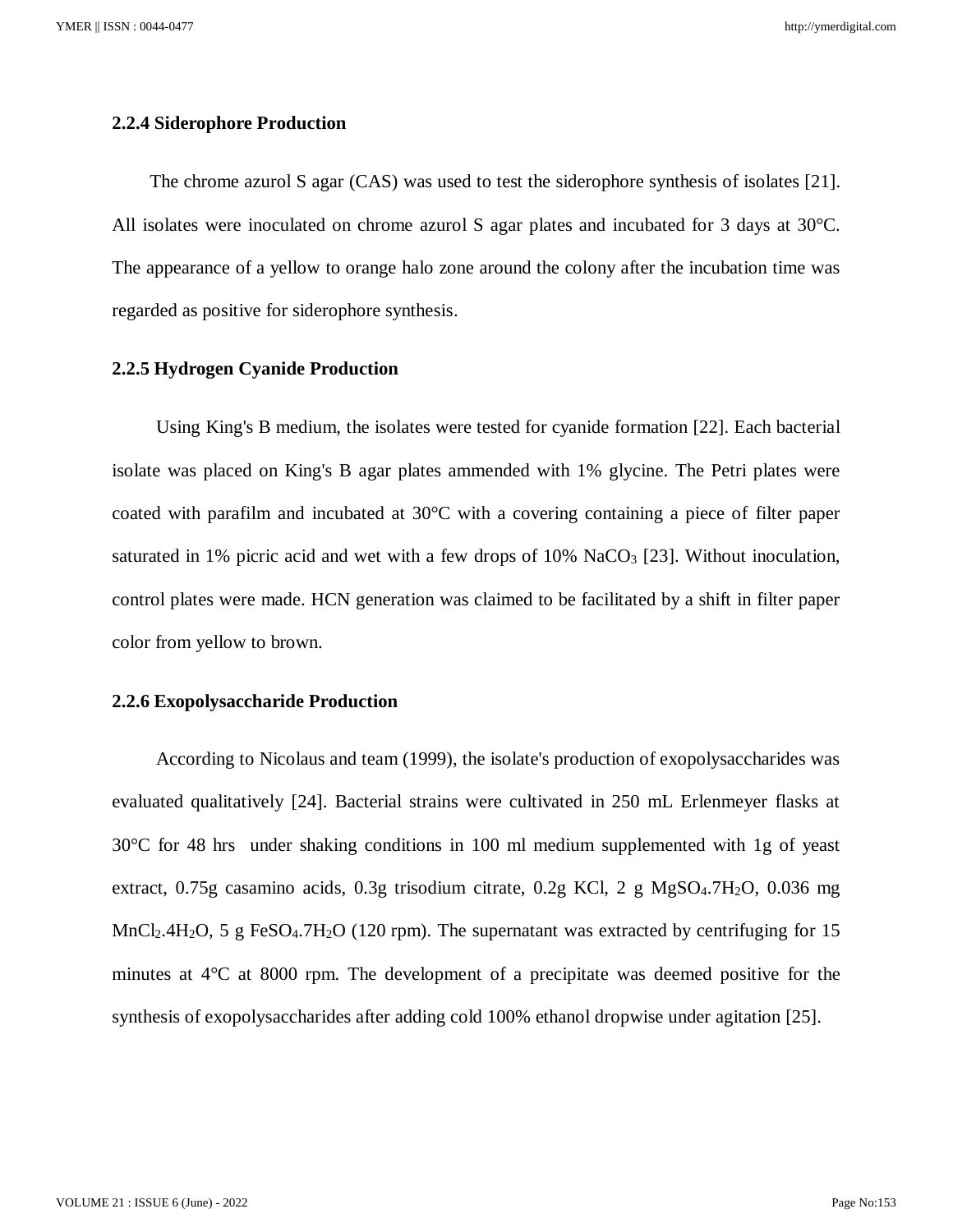#### **2.2.7 Potassium solubilization**

Potassium solubilizing isolates were inoculated in a modified Alexandrov's medium (Glucose- 5 g; Magnesium sulfate- 0.5 g; Ferric chloride- 0.005 g; Calcium carbonate- 0.1 g; Tricalcium phosphate- 2 g; Potassium aluminosilicate- 2 g; agar 15-20 g; Double distilled water-1000 ml) The test organisms were seeded on the media and incubated for 48-72 hours at 28˚C. The colony's color variation and the diameter of the zone around it were both measured [26].

#### . **2.2.8 Zinc solubilization**

The isolates were spot inoculated on an agar medium having 0.1% insoluble zinc compounds, such as ZnO. This media containing plates with test microorganisms were incubated at 30°C for 48 hours. Further, the clearing zone diameters around the colonies were evaluated [27].

#### **2.2.9 Salt tolerance**

The isolated plant growth-promoting bacteria were used to check their intrinsic resistance to salt stress. For this purpose, the isolates were grown in flask containing nutrient broth supplemented with various concentrations of NaCl  $(1-7%)$ . The flasks were incubated at 30 °C for 48 h and after the incubation period, growth in NaCl-supplemented medium was observed [28].

#### **2.3 Biochemical Characterization and Identification of isolates**

A carbohydrate utilization test kit (KB 009, Hi-Media) was used to determine the PGPR's capability to consume various carbs. 16S rRNA gene sequence analysis was used to identify isolates with the highest PGPR performance. Employing the neighbor-joining approach, the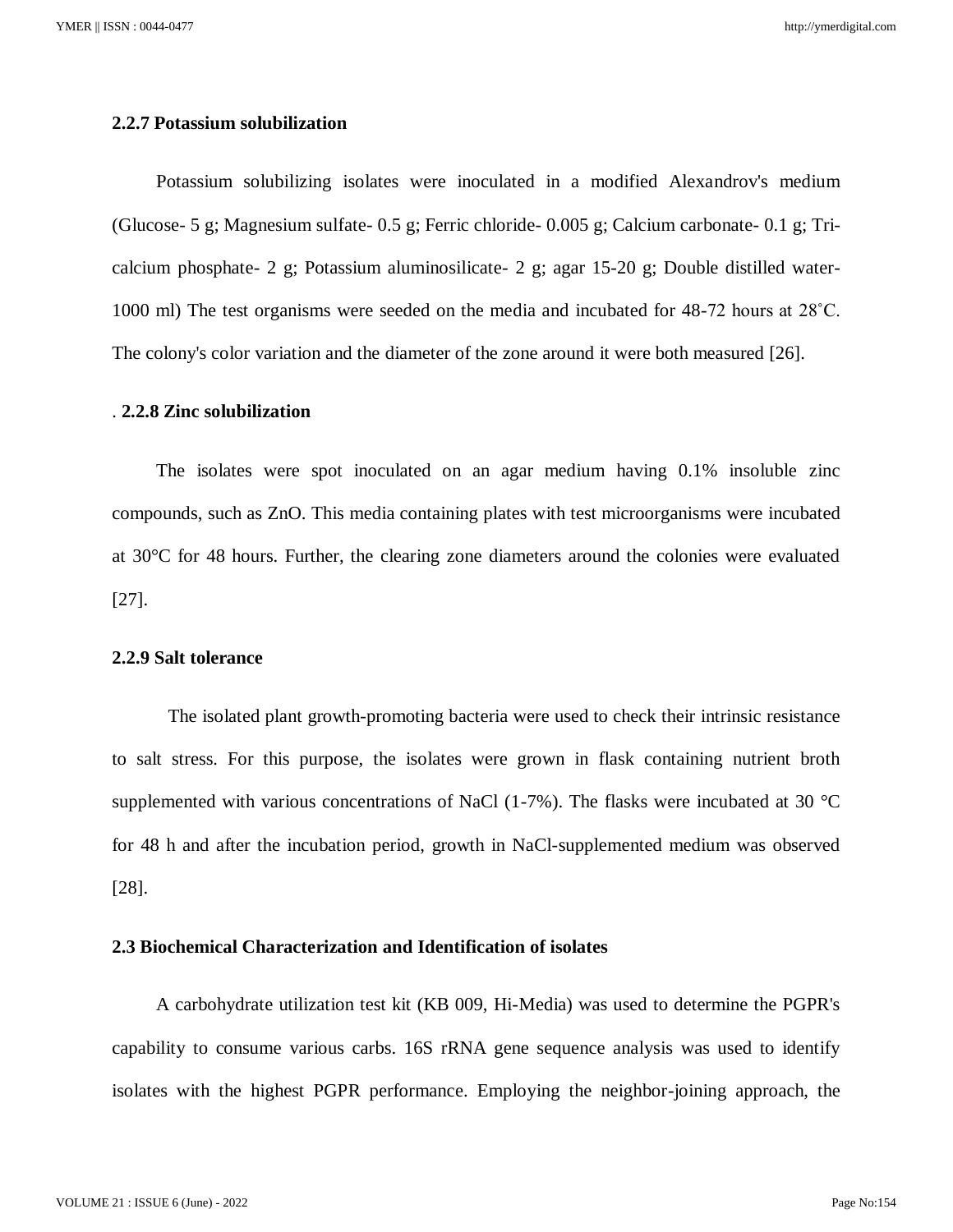evolutionary history was determined. MEGA X was used for evolutionary analysis [29]. Under the accession codes OL771442 and OL656822, the partial 16S rRNA gene sequences were registered in the Gene Bank database.

#### **2.4 Statistical analysis**

The data are reported as means  $\pm$  SD (standard deviation) for three replicates. The results were compared by analysis of variance (ANOVA) according to Tukey comparison test ( $p \le 0.05$ ) using the graph pad software.

#### **3. Results**

#### **3.1 Isolation of rhizobacterial strains PGPR**

PGPR strains were isolated from soil attached to *Asparagus* roots employing the culturedependent standard plate method. Twenty rhizobacterial isolates were chosen based on distinct colony morphologies and biochemical assays. Two PGPR (A and B) isolates with the highest plant growth promotion activity were preferred for physiological and biochemical investigation among the 20 isolates.

#### **3.2 Phosphate solubilization**

Phosphate solubilization was tested on all isolates. In Pikovskaya's agar plates, six isolates displayed a distinct zone, but the diameter of the zone was significant in (A and B) isolates. In a continuous culture medium, Quantitative phosphate solubilization was carried out for 48 hrs in continuous culture medium. After 48 hours of incubation, A and B had the highest phosphate solubilization of 84.24  $\pm$ 0.01 and 86.16  $\pm$ 0.02 µg/ml. Data are shown as mean  $\pm$  SD of three replicates. (Table 1 figure 1,2)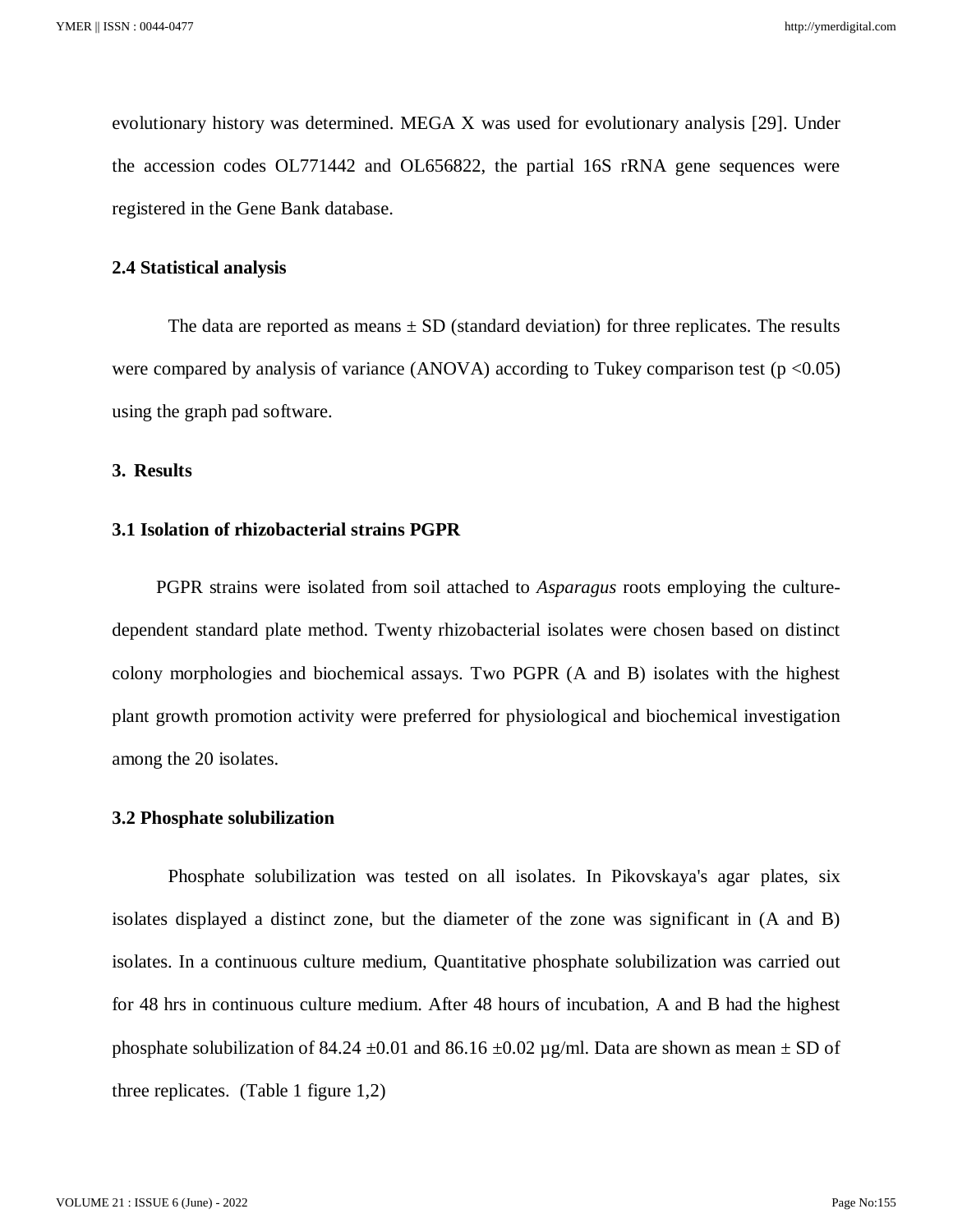#### **3.3 IAA production**

Rhizobacterial strains were examined for IAA quantification in tryptophan levels of 25, 50, 150, 200 and 250 µg/ml concentrations. The colorimetric investigations revealed that distinctive *Rhizobia* isolates differed substantially in their ability to produce IAA in the broth; isolates A and B produced the most IAA (Table 1, Figure 2).

#### **3.4 Siderophore, Ammonia, Hydrogen Cyanide Production**

Six isolates can produce siderophores on CAS agar medium, as illustrated in figure 3. A and B generate ammonia and hydrogen cyanide, respectively.

#### **3.5 Exopolysaccharide Production**

After 72 hours, isolates were able to produce exopolysaccharides in the minimal medium. A and B were two of the six isolates that produced exopolysaccharides. Data represents in (Table 2)

#### **3.6 Potassium and Zinc solubilization**

Potassium releasing capacity was found in A and B isolates. The colour of the pH indicator changes as potassium was solubilized, and the resulting solubilization zone was recorded. After 72 hours of incubation at  $28\pm2^{\circ}$ C, a range of diameter zone 20 mm to 30 mm was noted. The zinc solubilizing isolates were examined for effectiveness on TRIS minimal medium enriched with zinc source ZnO. The maximal solubilization zone of A and B was 18 mm and 22 mm. As a result, both isolates were capable of solubilizing potassium and zinc. Data presented in (Figure 4., Table 2)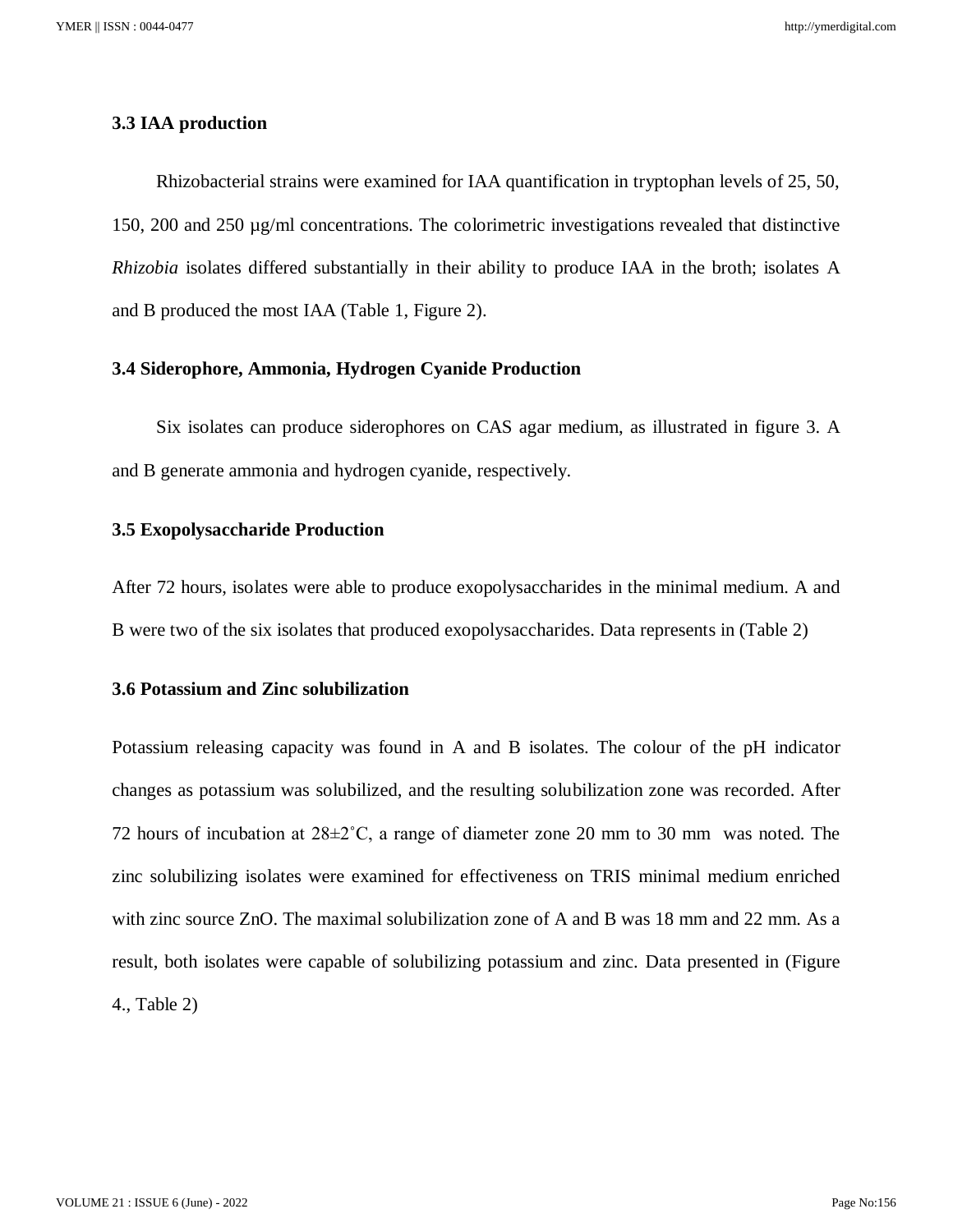#### **3.7 Salt tolerance**

In the presence of NaCl, six out of twenty bacteria showed a 3 percent salt tolerance capacity. A, on the other hand, could withstand up to a 5% salt concentration, whereas B could tolerate up to a 7% salt concentration.

#### **3.8 Biochemical Characterization and Identification of isolates**

The most efficient plant growth-promoting rhizobacterial isolates were A (*Exiguobacterium acetylicum* strain RGK) and B ( *Enterobacter mori* strain RGK1) (Table 3). summarizes the biochemical profile of the isolates. 16S rRNA sequencing analysis identified the isolates as *Exiguobacterium acetylicum* strain RGK and *Enterobacter mori* strain RGK1. (Figure 5 )shows the evolutionary tree of both the organisms.

#### **4. Discussion**

Plant symbiosis with rhizospheric microorganisms is an essential and critical component of environmentally friendly and efficient agriculture systems. Many bacteria found in the rhizosphere (the area around plant roots) can help plants thrives. Phosphorus (P) is the second most important macronutrient after nitrogen (N), and it plays an important function in plant growth and productivity. Due to insoluble forms of phosphorus, even in phosphorus-rich soil, the majority of the P is inaccessible to the plants [30]. *Pseudomonas, Bacillus, Enterobacter*, and endosymbiotic *Rhizobium* strains have been found to be highly efficient P-solubilizers in soil microbial flora. We observed that our two PGPR strains, *Exiguobacterium acetylicum* strain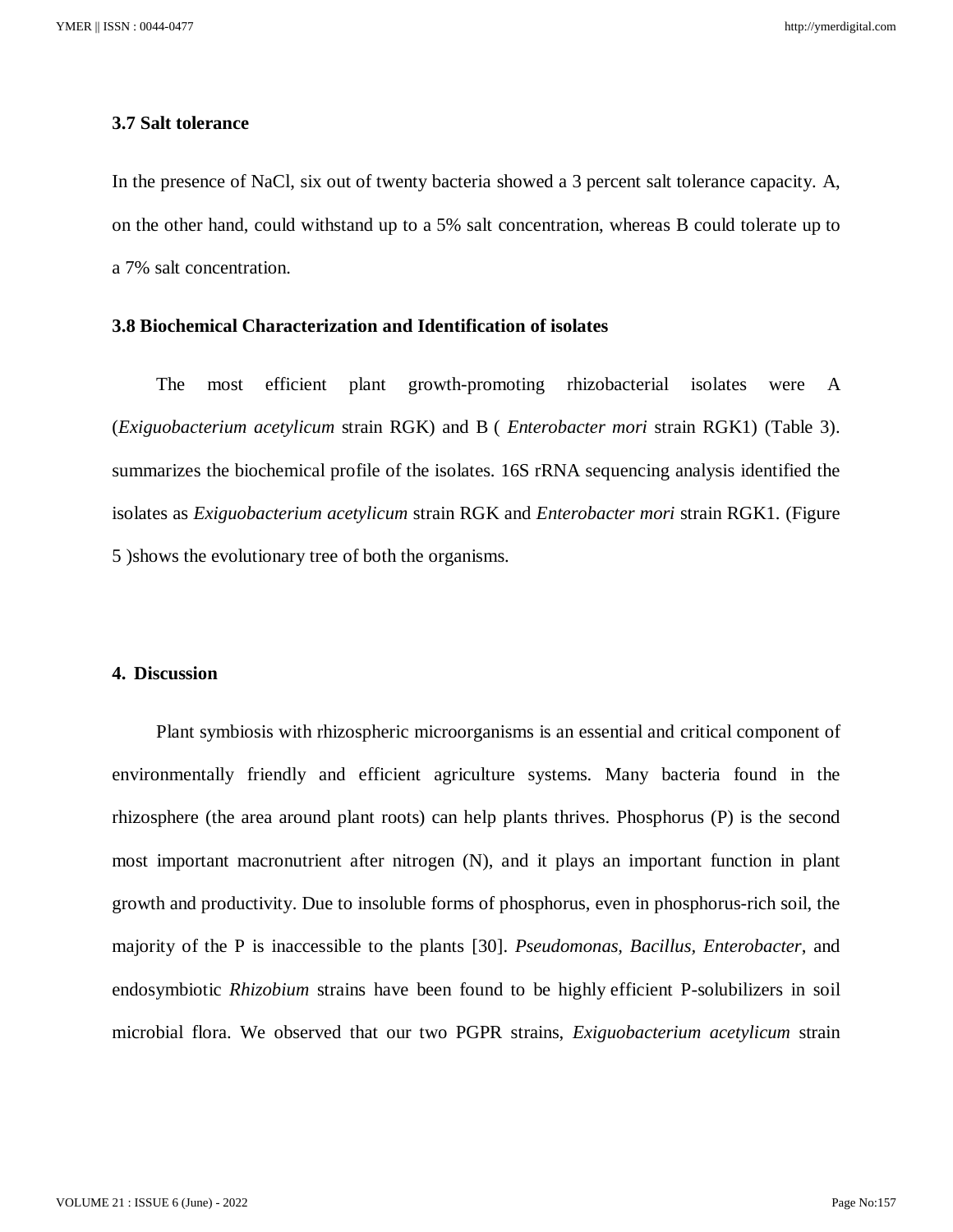RGK and *Enterobacter mori* strain RGK1, had distinct P-solubilization zones in the current study.

Plant hormones have a significant function in regulating plant growth and development. In numerous herbaceous plants, PGPR generating IAA in the rhizosphere soil plays an important role in growing the number of root tips and root surface area [31]. Both rhizobacterial strains were found to generate IAA in the range of 90 to 253 μg/mL. in the current study. Ghosh et al. (2013) reported that increasing L-tryptophan concentration increased symbiotic growth and IAA production, but further elevated tryptophan concentration decreased IAA production [32]. Ammonia, hydrogen cyanide, exopolysaccharide synthesis, phosphate solubilization, and IAA formation were also observed in both strains. PGPR converted organic nitrogen residues into soil organic matter, such as ammonia nitrifiers. Through ammonification, this PGPR releases ammonia [33]. Hydrogen cyanide is a secondary metabolite that can be used to manage weeds biologically. The ability of HCN to block essential metalloenzymes, such as cytochrome c oxidase, impacts its toxicity [34]. Exopolysaccharides generated by this PGPR have been proven to impact plant growth and drought tolerance significantly. Exopolysaccharides have important roles in desiccation resistance, microbial aggregation, plant-microbe interaction, surface adhesion, and bioremediation [35]. In the current study, both PGPR isolates can synthesize ammonia, IAA, HCN, and exopolysaccharides.

 Iron is one of the most important elements for plant and microorganism development and appropriate functioning. Bacteria, fungi, and plants synthesize siderophores, which are lowmolecular-weight chelating agents (200-2000 Da) that helps bacteria, fungi, and plants to absorb iron. According to Singh et al. (2019), *Azotobacter vinelandii* nitrogen-fixing bacteria synthesize siderophores that are also utilized in the acquisition of nitrogenase co-factors such as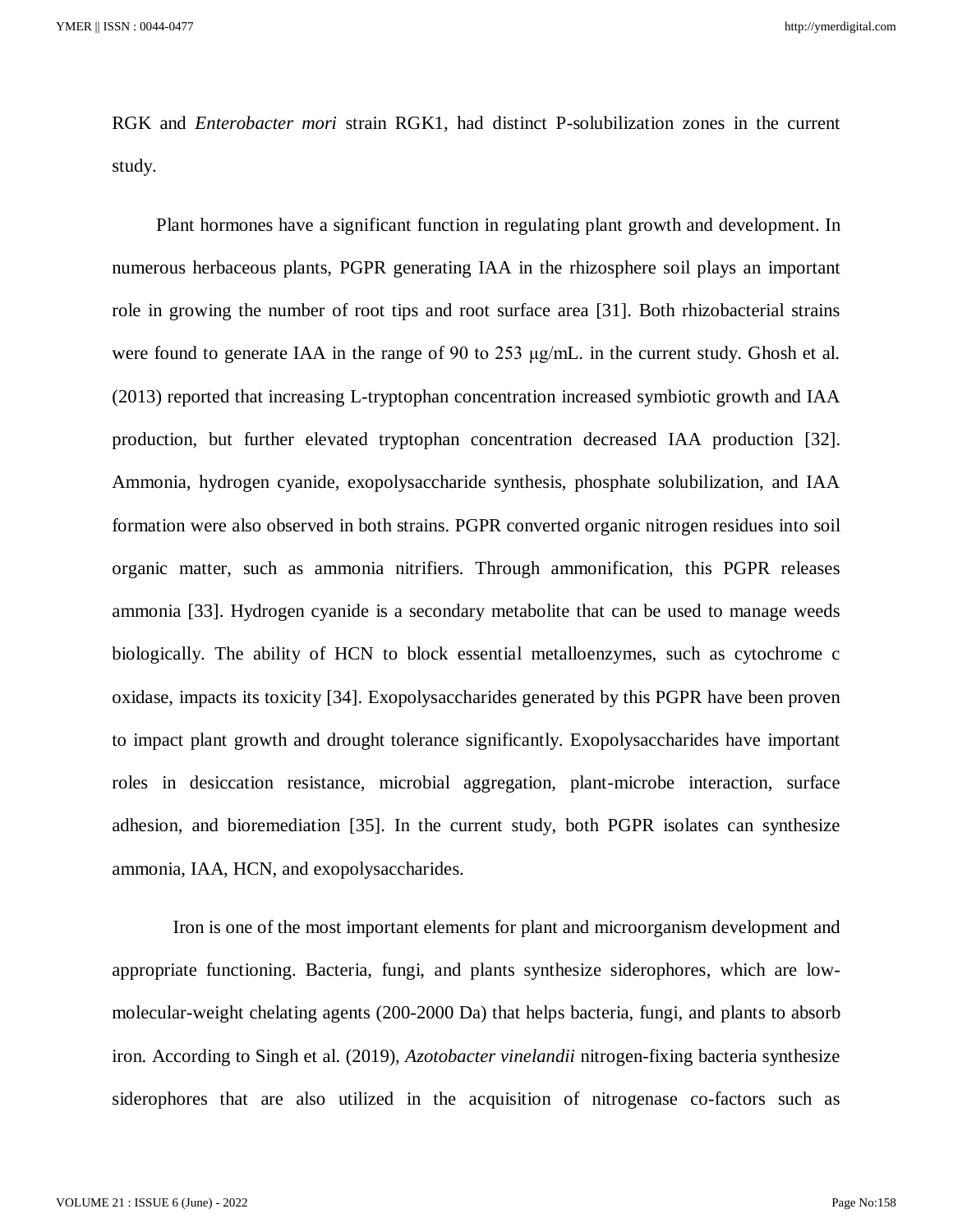molybdenum (Mo) and vanadium (V) [36]. Many studies have found that siderophore-producing bacterial strains play an important role in growth promotion and biocontrol [37]. Venkat et al. (2017), found that *Bacillus* sp. and *Enterobacter* sp. isolates from iron-enriched soil were good candidates for producing siderophores [38]. On TRIS minimal medium enriched with zinc oxide, potassium-releasing isolates were tested for their ability to solubilize zinc. According to Singh et al. (1998), increasing potassium application rates had a favorable and significant influence on fresh rhizome output [39]. *Burkholderia*, *Bacillus* spp., *Enterobacter* spp., *Paenibacillus mucilaginosus*, and other rhizospheric bacteria have been described as K-solubilizers and have a high capacity for mobilizing and solubilizing K from minerals. The salt stressor is abiotic stress that damages soil characteristics, making it unsuited for isolate growth and also, inhibiting the plant growth and development [40]. In the current investigation, isolates showed resistance to a salt stress level of 7%. In saline soil, where plant development is impossible, these isolates are useful. The current study demonstrates the ability of PGPR to solubilize zinc and potassium, generate siderophore, and tolerate up to 7% NaCl.

In recent decades, the isolation and identification of potent isolates as inoculants have escalated [41]. Several bacterial genera, including *Azotobacter*, *Bacillus*, *Klebsiella*, *Enterobacter*, *Arthrobacter*, *Burkholderia*, *Bacillus*, *Pseudomonas*, *Azotobacter Serratia*, and others, have been utilized as biofertilizers in recent decades [42]. PGPR increases rhizosphere fertility in five ways: improving nutritional status in the immediate vicinity of roots, biological nitrogen fixation, encouraging beneficial host plant symbiosis, growing root surface area, and combining all of the above mechanisms of action. The usage of commercial biofertilizers containing the best PGPR strains is fast expanding, and as a result, the hunt for PGPRs and their method of action is becoming increasingly important [43]. PGPR was isolated from *Asparagus*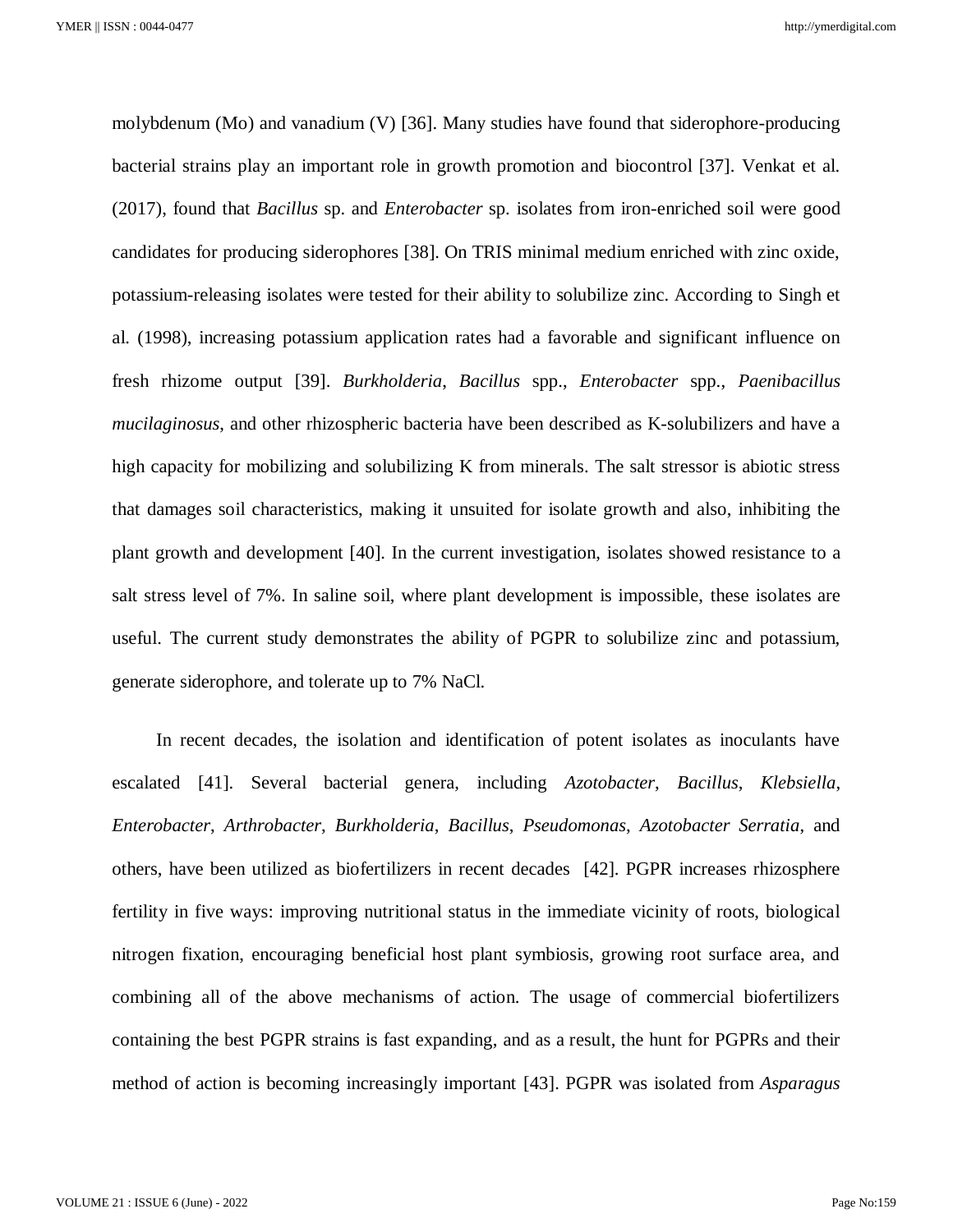rhizospheric soil for this investigation. Isolation was carried out on various culture media plates. Furthermore, the other physiological properties of two screened isolates were examined based on several plant growth-promoting attributes. Because the isolates have multiple properties related to plant growth promotion, such as phosphate solubilization, IAA production, zinc and potassium solubilization, nitrogen fixation, exopolysaccharide synthesis, siderophore synthesis, ammonia production, and salt tolerance, they will be very useful for developing bio inoculants and assisting in the sustainable cultivation of crops.

#### **5. Conclusion**

This study revealed that bacteria *Exiguobacterium acetylicum* strain RGK and *Enterobacter mori* strain RGK1 have a wide range of plant growth-promoting properties, including phosphate, zinc and potassium solubilization, auxin production, HCN and ammonia production, siderophore synthesis, and high salt tolerance. The PGPR are appealing as biofertilizers and biopesticides as well as a cost-effective solution to sustainable agriculture. PGPR protects plants from phytopathogens and helps them grow and perform better. Chemical fertilizers and pesticides are generally effective and convenient for plant production and disease management, but they pose a risk to soil, plant, human health and the environment. As a result, using these isolates as an inoculant can promote plant development. In conclusion these PGPR could also be used as a biofertilizer in the future.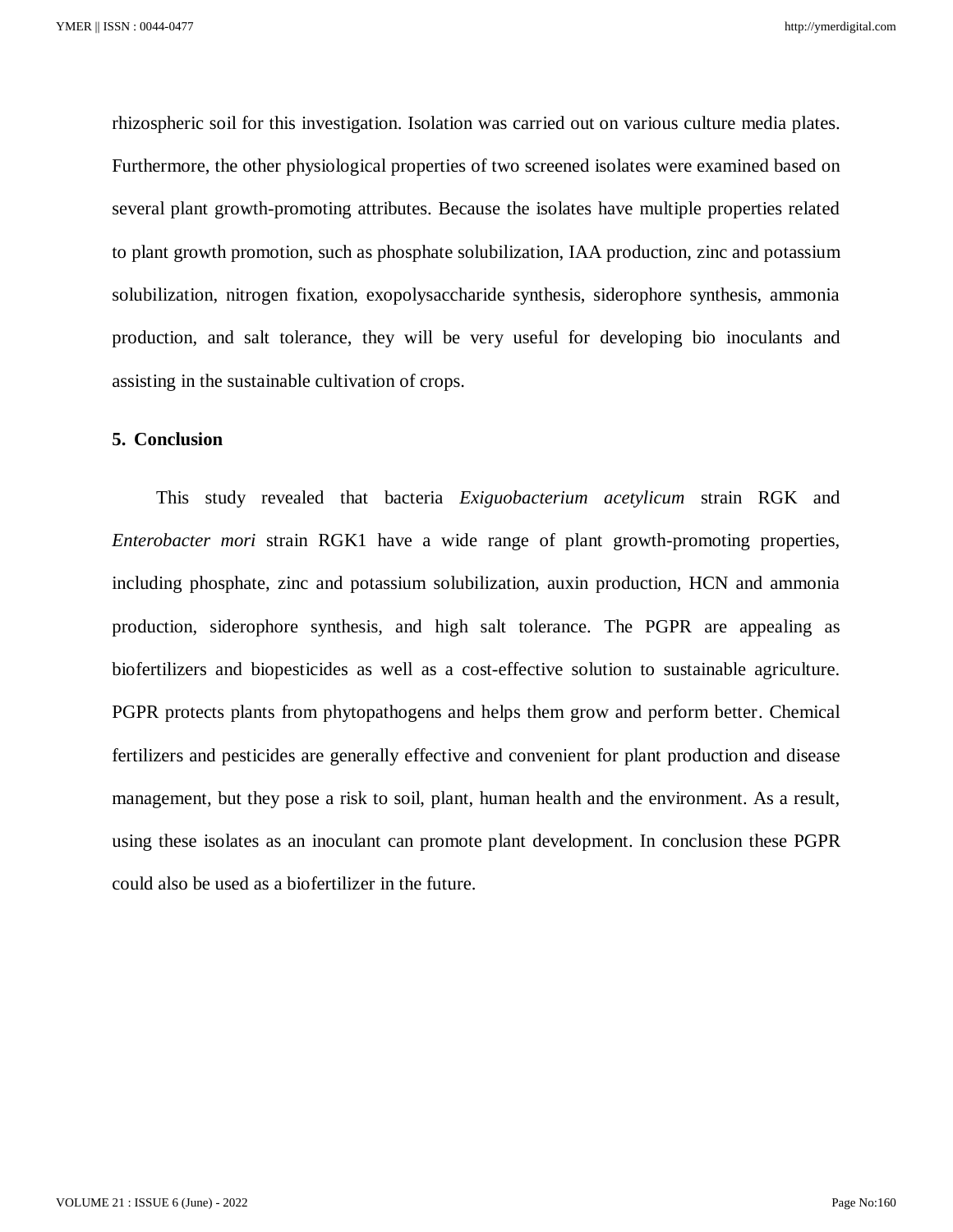#### **REFERENCES**

- 1. Kumar A, Singh R, Giri D, Singh K, Pandey D. 2014. Effect of *Azotobacter chroococcum* CL13 inoculation on growth and curcumin content of turmeric (*Curcuma longa* L *.). Int. J. Curr. Microbiol. Appl. Sci*. 3, 275–283.
- 2. Kloepper W, Beauchamp J. 1992. A review of issues related to measuring colonization of plant roots by bacteria. *Can. J. Microbiol*. 38, 1219–1232. [https://doi.org/10.1139/m92-](https://doi.org/10.1139/m92-202) [202](https://doi.org/10.1139/m92-202)
- 3. Maougal T, Kechid M, Ladjabi C, Djekoun A. 2021. PGPR Characteristics of Rhizospheric Bacteria to Understand the Mechanisms of Faba Bean Growth 27. https://doi.org/10.3390/proceedings2020066027
- 4. Laslo É, György É, Mara G, Tamás É, Ábrahám B, Lányi S. 2012. Screening of plant growth promoting rhizobacteria as potential microbial inoculants 40, 43–48. https://doi.org/10.1016/j.cropro.2012.05.002
- 5. Chauhan A, Saini R, Sharma C. 2021. Plant growth promoting rhizobacteria and their biological properties for soil enrichment and growth promotion. *J. Plant Nutr*. 45, 273– 299. https://doi.org/10.1080/01904167.2021.1952221
- 6. Kumar A, Vandana Singh M, Singh P, Singh K, Singh K, Pandey D. 2016. Isolation of plant growth promoting rhizobacteria and their impact on growth and curcumin content in Curcuma longa L. *Biocatal. Agric. Biotechnol.* 8, 1–7. https://doi.org/10.1016/j.bcab.2016.07.002
- 7. Parveen H, Singh V, Khan A, Prasad B, Pareek N. 2018. Influence of plant growth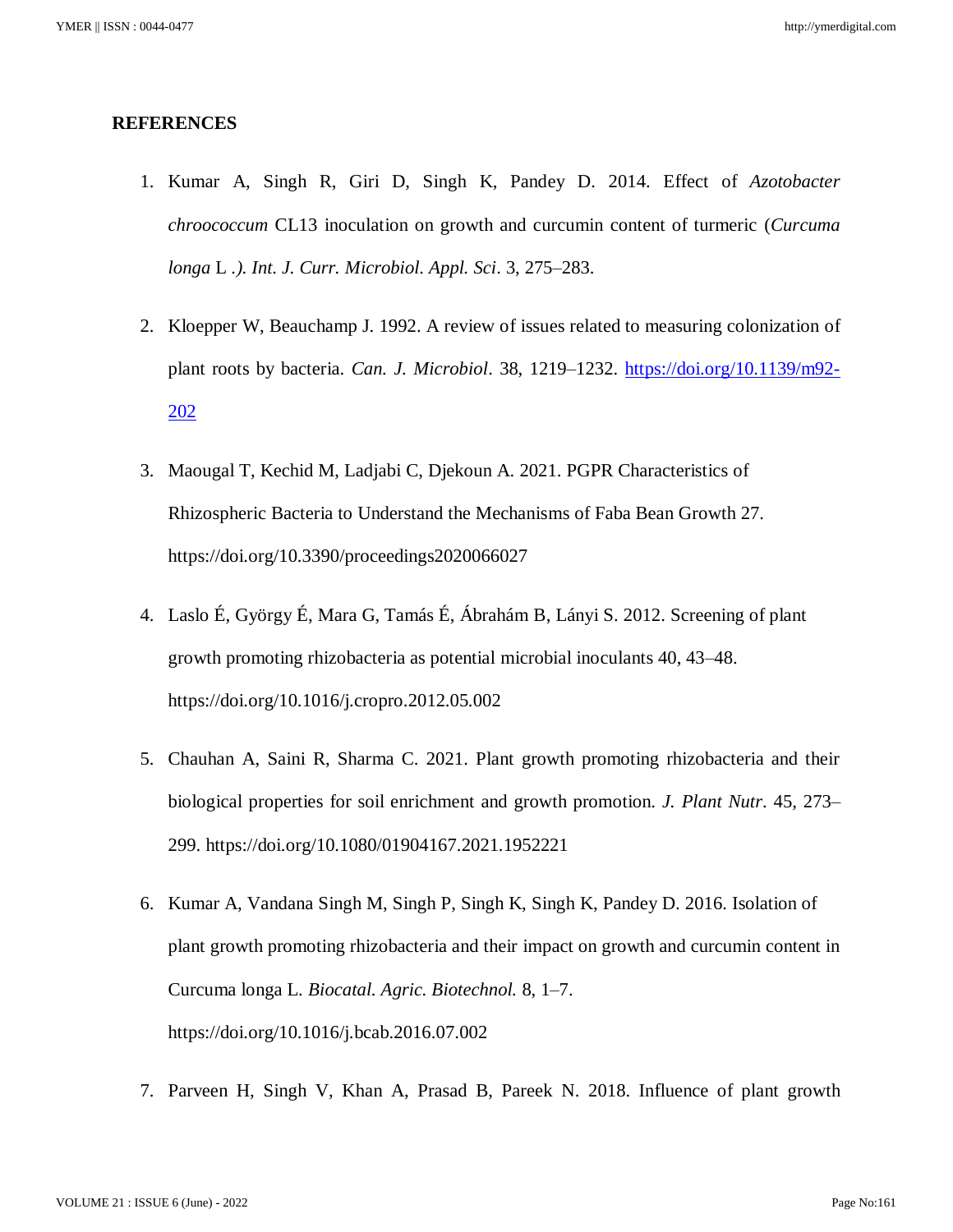promoting rhizobacteria on seed germination and seedling vigour of green gram. *Int J Chem Stud* 6, 611–618.

- 8. Rani R, Kumar V, Gupta P, Chandra A. 2021. Potential use of *Solanum lycopersicum* and plant growth promoting rhizobacterial (PGPR) strains for the phytoremediation of endosulfan stressed soil. *Chemosphere* 279, 130589. https://doi.org/10.1016/j.chemosphere.2021.130589
- 9. Kavitha K, Nakkeeran S, Chandrasekar G. 2012. Rhizobacterial-mediated induction of defense enzymes to enhance the resistance of turmeric (*Curcuma longa* L) to *Pythium aphanidermatum* causing rhizome rot. *Arch. Phytopathol. Plant Prot.* 45, 199–219. https://doi.org/10.1080/03235408.2010.526775
- 10. Kabera N, Semana E, Mussa R. and He X. 2014. Plant secondary metabolites: biosynthesis, classification, function and pharmacological properties. *J Pharm Pharmacol*, *2*(7), pp.377-392.
- 11. Egamberdieva D and Teixeira da Silva A. 2015. Medicinal plants and PGPR: a new frontier for phytochemicals. *Plant-growth-promoting rhizobacteria (PGPR) and medicinal plants*, pp.287-303.
- 12. Negi S, Singh P, Joshi P, Rawat S, Bisht K. 2010. Chemical constituents of Asparagus. https://doi.org/10.4103/0973-7847.70921
- 13. Mfengwana H, Mashele S. 2020. Medicinal Properties of Selected Asparagus Species: A *Review, in: Phytochemicals in Human Health. IntechOpen.*  https://doi.org/10.5772/intechopen.87048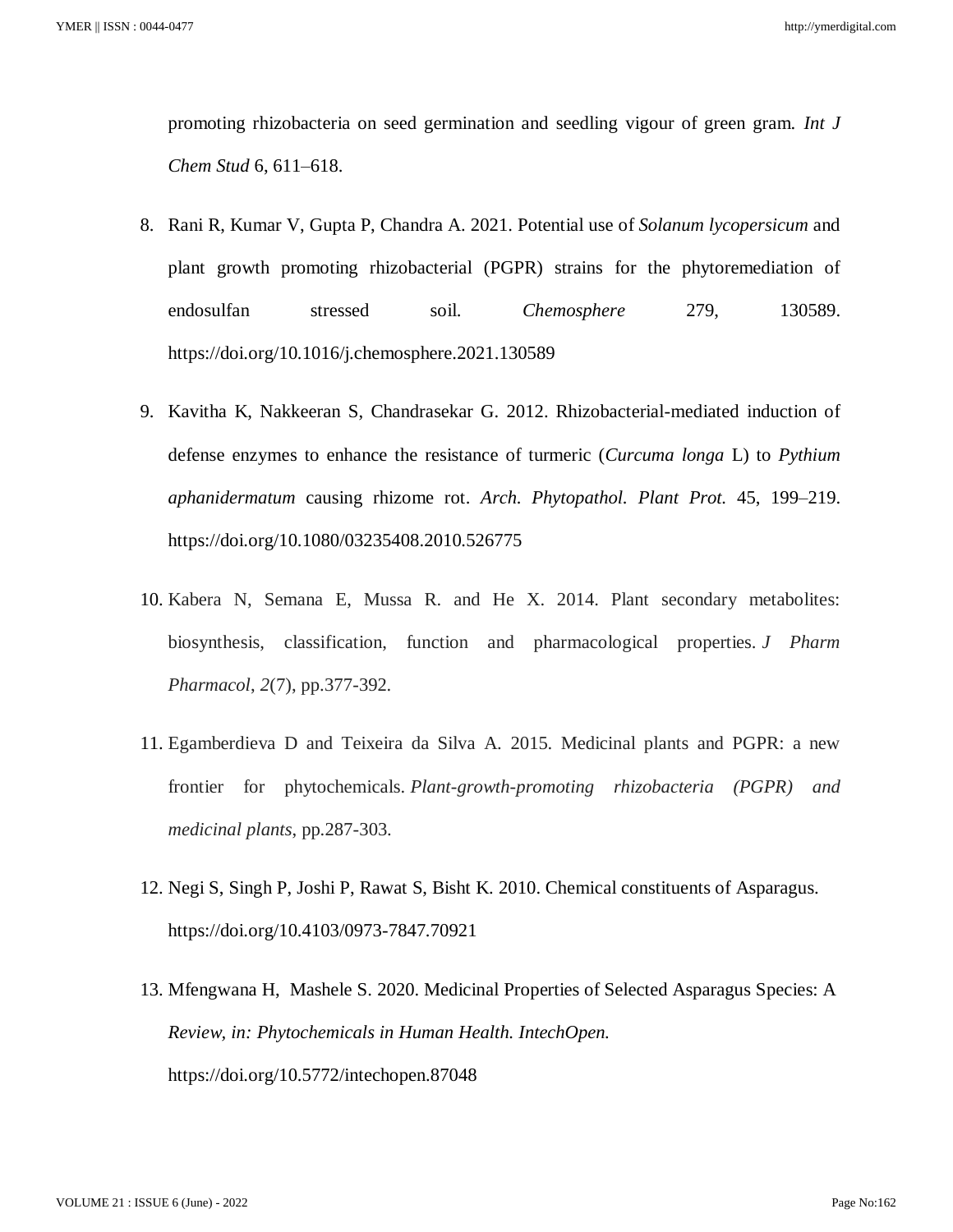- 14. Patil D, 2020. Shatpushpa : One solution for various female health issues : A Review. *Natl. J. Res. Ayurved Sci.* 8, 1105–1114. https://doi.org/10.52482/ayurlog.v8i04.651
- 15. Sharafzadeh S, Ordookhani K. 2011. Organic and bio fertilizers as a good substitute for inorganic fertilizers in medicinal plants farming. *Australian Journal of Basic and Applied Sciences*, *5*(12), pp.1330-1333.
- 16. De la Lastra E, Camacho M, Capote N. 2021. Soil Bacteria as Potential Biological Control Agents of Fusarium Species Associated with Asparagus Decline Syndrome. *Applied Sciences*, *11*(18), p.8356.
- 17. Pikovskaya I. 1948. Mobilization of phosphorus in soil in connection with vital activity of some microbial species. *Mikrobiologiya*, *17*, pp.362-370.
- 18. Fiske H, Subbarow Y. 1925. The colorimetric determination of phosphorus. *J. biol. Chem*, *66*(2), pp.375-400.
- 19. Bric M, Bostock M, Silverstone E. 1991. Rapid in situ assay for indoleacetic acid production by bacteria immobilized on a nitrocellulose membrane. *Appl. Environ. Microbiol*. 57, 535–538. https://doi.org/10.1128/aem.57.2.535-538.1991
- 20. Cappuccino G, Sherman N. 1992. Biochemical activities of microorganisms. *Microbiology, A Laboratory Manual.* The Benjamin/Cummings Publishing Co. California, USA, pp.188-247.
- 21. Louden C, Haarmann D, Lynne M. 2011. Use of blue agar CAS assay for siderophore detection. *Journal of microbiology & biology education*, *12*(1), pp.51-53.
- 22. King F, Weinhold F. 1995. Structure and spectroscopy of (HCN) n clusters: Cooperative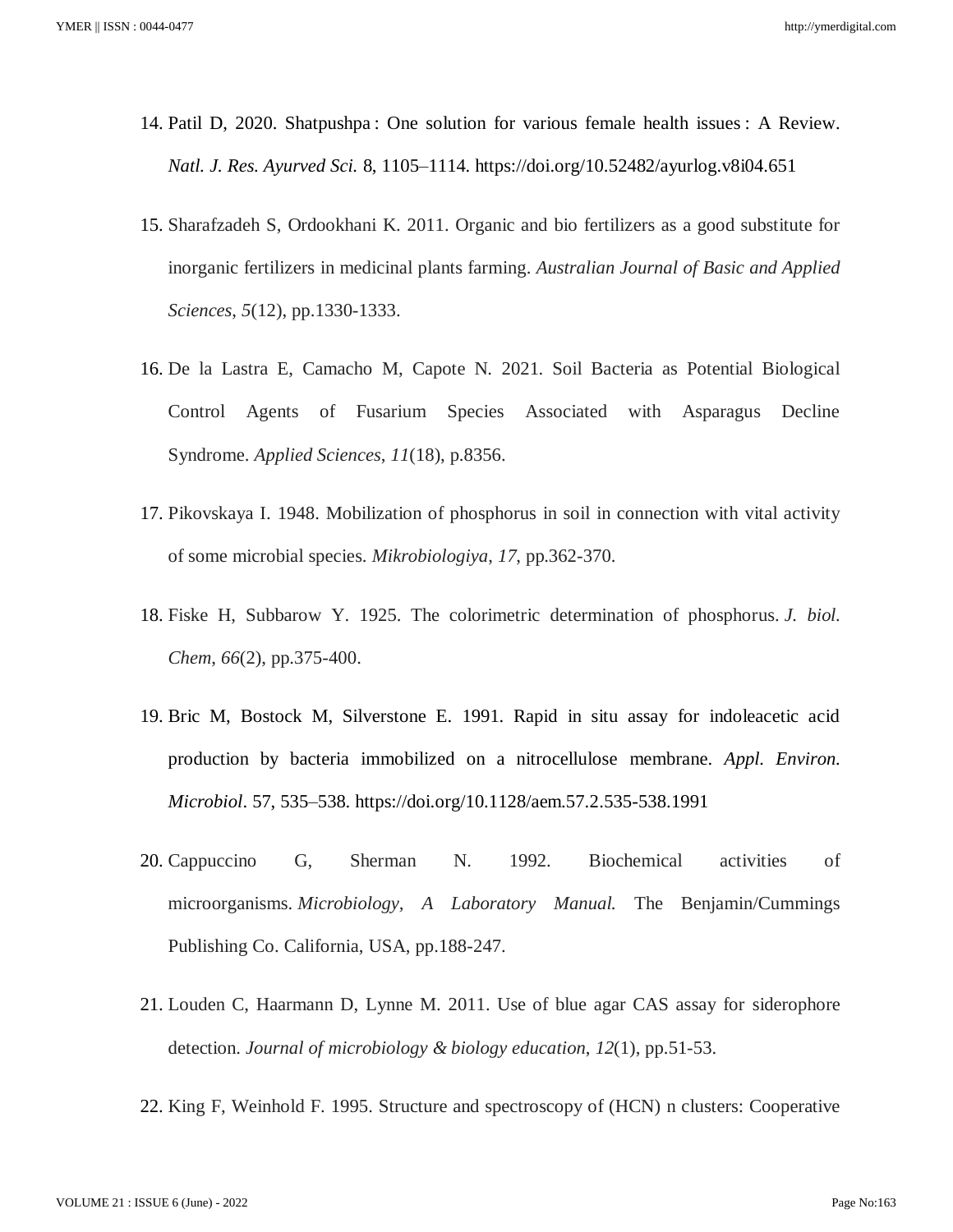and electronic delocalization effects in C–H⋅⋅⋅ N hydrogen bonding. *The Journal of chemical physics*, *103*(1), pp.333-347.

- 23. Lorck H. 1948. Production of Hydrocyanic Acid by Bacteria. *Physiol. Plant.* 1, 142–146. https://doi.org/10.1111/j.1399-3054.1948.tb07118.x
- 24. Nicolaus B, Panico A, Lama L, Romano I, Manca C, De Giulio A, Gambacorta A. 1999. Chemical composition and production of exopolysaccharides from representative members of heterocystous and non-heterocystous cyanobacteria. *Phytochemistry*, *52*(4), pp.639-647.
- 25. Bhise K. and Dandge B. 2019. Mitigation of salinity stress in plants using plant growth promoting bacteria. *Symbiosis*, *79*(3), pp.191-204.
- 26. Mahadevamurthy M, Channappa M, Sidappa M, Raghupathi S, Nagaraj K. 2016. Isolation of phosphate solubilizing fungi from rhizosphere soil and its effect on seed growth parameters of different crop plants. *J. Appl. Biol. Biotechnol*, *4*(6), pp.22-26.
- 27. Shakeel, M., Rais, A., Hassan, M.N. and Hafeez, F.Y., 2015. Root associated Bacillus sp. improves growth, yield and zinc translocation for basmati rice (Oryza sativa) varieties. *Frontiers in Microbiology*, *6*, p.1286.
- 28. Bhise K, Dandge B. 2019. Alleviation of salinity stress in rice plant by encapsulated salt tolerant plant growth promoting bacteria Pantoea agglomerans strain KL and its root colonization ability. *Archives of Agronomy and Soil Science*, *65*(14), pp.1955-1968.
- 29. Tamura K, Stecher G, Kumar S. 2021. MEGA11 : Molecular Evolutionary Genetics Analysis Version 11 38, 3022–3027. https://doi.org/10.1093/molbev/msab120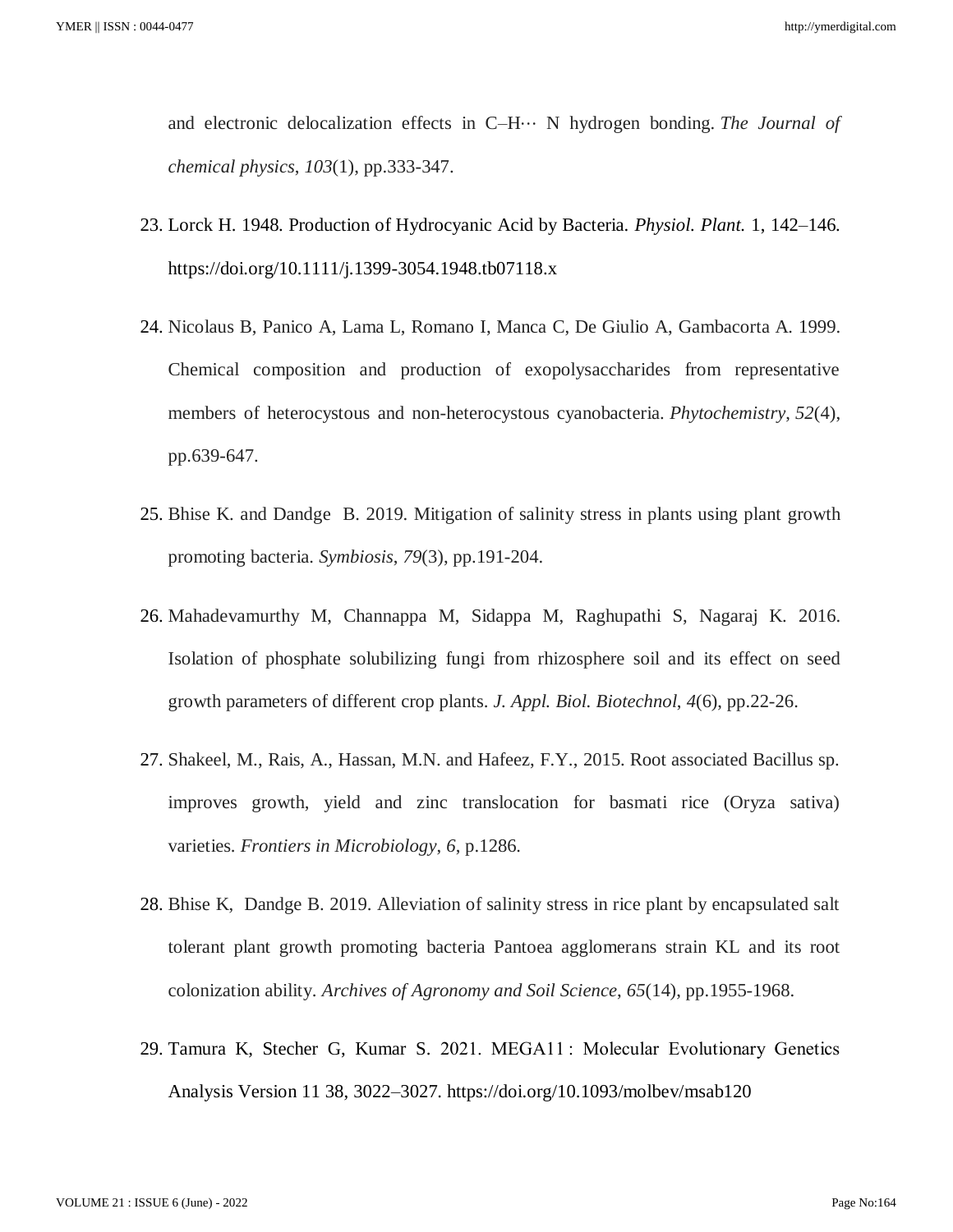- 30. Meena K, Singh K, Singh P, Meena K, Meena S. 2015. Isolation of low temperature surviving plant growth–promoting rhizobacteria (PGPR) from pea (Pisum sativum L.) and documentation of their plant growth promoting traits. *Biocatalysis and agricultural biotechnology*, *4*(4), pp.806-811.
- 31. Han J, Sun L, Dong X, Cai Z, Sun X, Yang H, Wang Y, Song W. 2005. Characterization of a novel plant growth-promoting bacteria strain Delftia tsuruhatensis HR4 both as a diazotroph and a potential biocontrol agent against various plant pathogens. *Syst Appl Microbiol* 28(1):66–76
- 32. Ghosh K, Saha P, Mayilraj S, Maiti K. 2013. Role of IAA metabolizing enzymes on production of IAA in root, nodule of Cajanus cajan and its PGP Rhizobium spp., *Biocatal. Agri. Biotechnolo.* 2, 234–239.
- 33. Geisselera D, Horwath R, Joergensen G, Ludwig B. 2010. Pathways of nitrogen utilization by soil microorganisms. *Soil Biol. Biochem.* 42, 2058– 2067. doi: 10.1016/j.soilbio.2010.08.021
- 34. Alori T, Babalola O. 2018. Microbial inoculants for improving crop quality and human health in Africa. *Frontiers in microbiology*, p.2213.
- 35. Khan N, Bano A. 2019. Rhizobacteria and abiotic stress management. In *Plant growth promoting rhizobacteria for sustainable stress management* (pp. 65-80). Springer, Singapore.
- 36. Sharma S, Tuladhar R, Basnet Y, Manandhar S, Bhattarai S, Singh A, Varma A. 2019. Effect of substrates on Azotobacter chroococcum-enriched vermicompost for growth of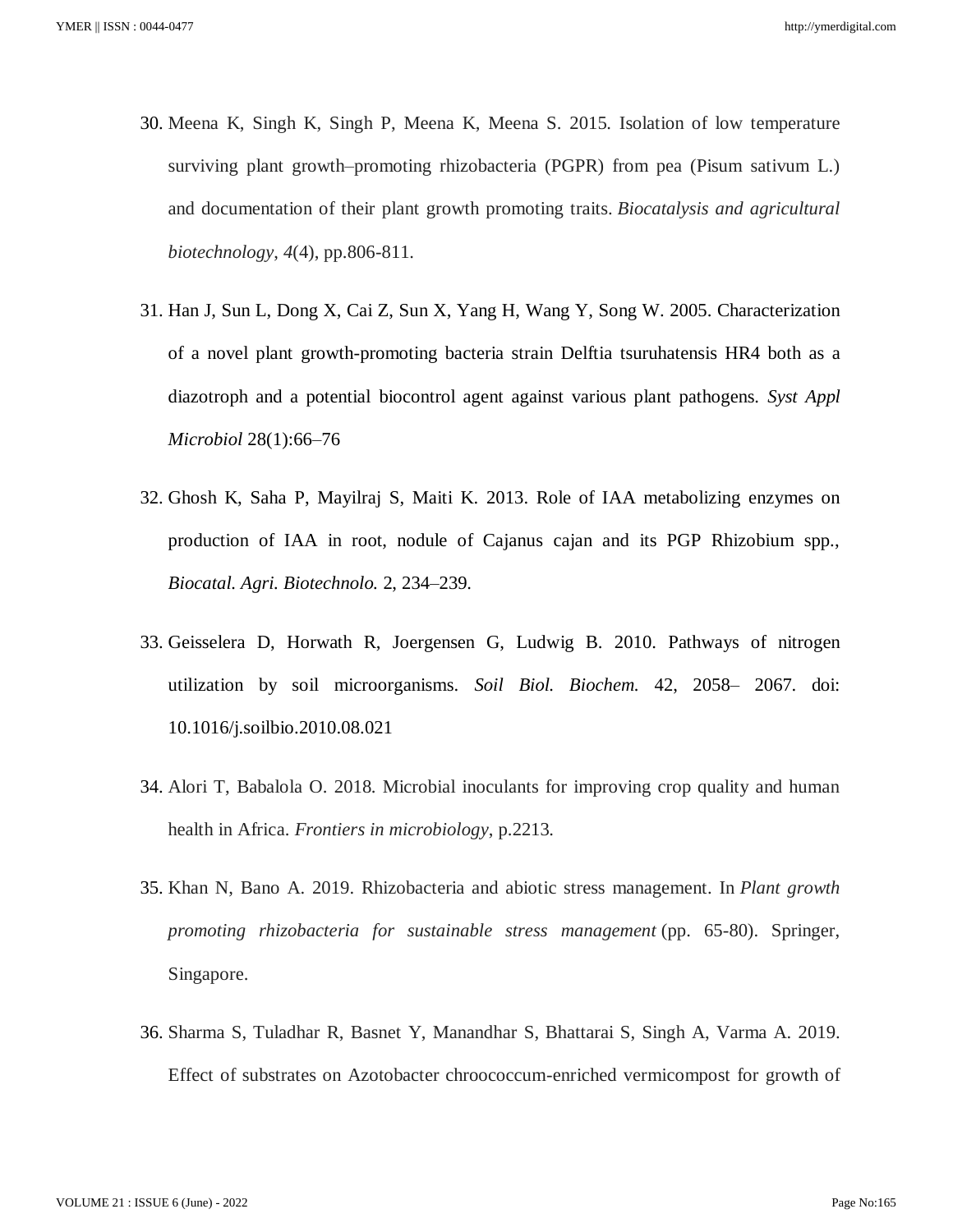phaseolus. In *Plant Growth Promoting Rhizobacteria for Sustainable Stress Management* (pp. 37-45). Springer, Singapore.

- 37. Kumar A, Singh R, Yadav A, Giri D, Singh K, Pandey D. 2016a. Isolation and characterization of bacterial endophytes of Curcuma longa L. *3 Biotech* 6, 60.
- 38. Venkat S, Soumya S, Agarwal H, Divya D. 2017. Characterization and opti- mization of bacterium isolated from soil samples for the production of siderophores. *Resour Effic Technol 3,* 434-439.
- 39. Singh A, Charlier C, Stauffer D, DuPont R, Leach J, Melis R, Ronen M, Bjerre I, Quattlebaum T, Murphy V, McHarg L. 1998. A novel potassium channel gene, KCNQ2, is mutated in an inherited epilepsy of newborns. *Nature genetics*, *18*(1), pp.25-29.
- 40. Bhise K, Dandge B. 2019. Mitigation of salinity stress in plants using plant growth promoting bacteria. *Symbiosis*, *79*(3), pp.191-204.
- 41. Saharan S, Nehra V. 2011. Plant growth promoting rhizobacteria: a critical review. *Life Sci Med Res*, *21*(1), p.30.
- 42. Seema K, Mehta K, Singh N. 2018. Studies on the effect of plant growth promoting rhizobacteria (PGPR) on growth, physiological parameters, yield and fruit quality of strawberry cv. chandler. *Chandler. J. Pharmacogn. Phytochem*, *7*(2), pp.383-387.
- 43. Riaz U, Murtaza G, Anum W, Samreen T, Sarfraz M, Nazir Z. 2021. Plant Growth-Promoting Rhizobacteria (PGPR) as biofertilizers and biopesticides. In *Microbiota and Biofertilizers* (pp. 181-196). Springer, Cham.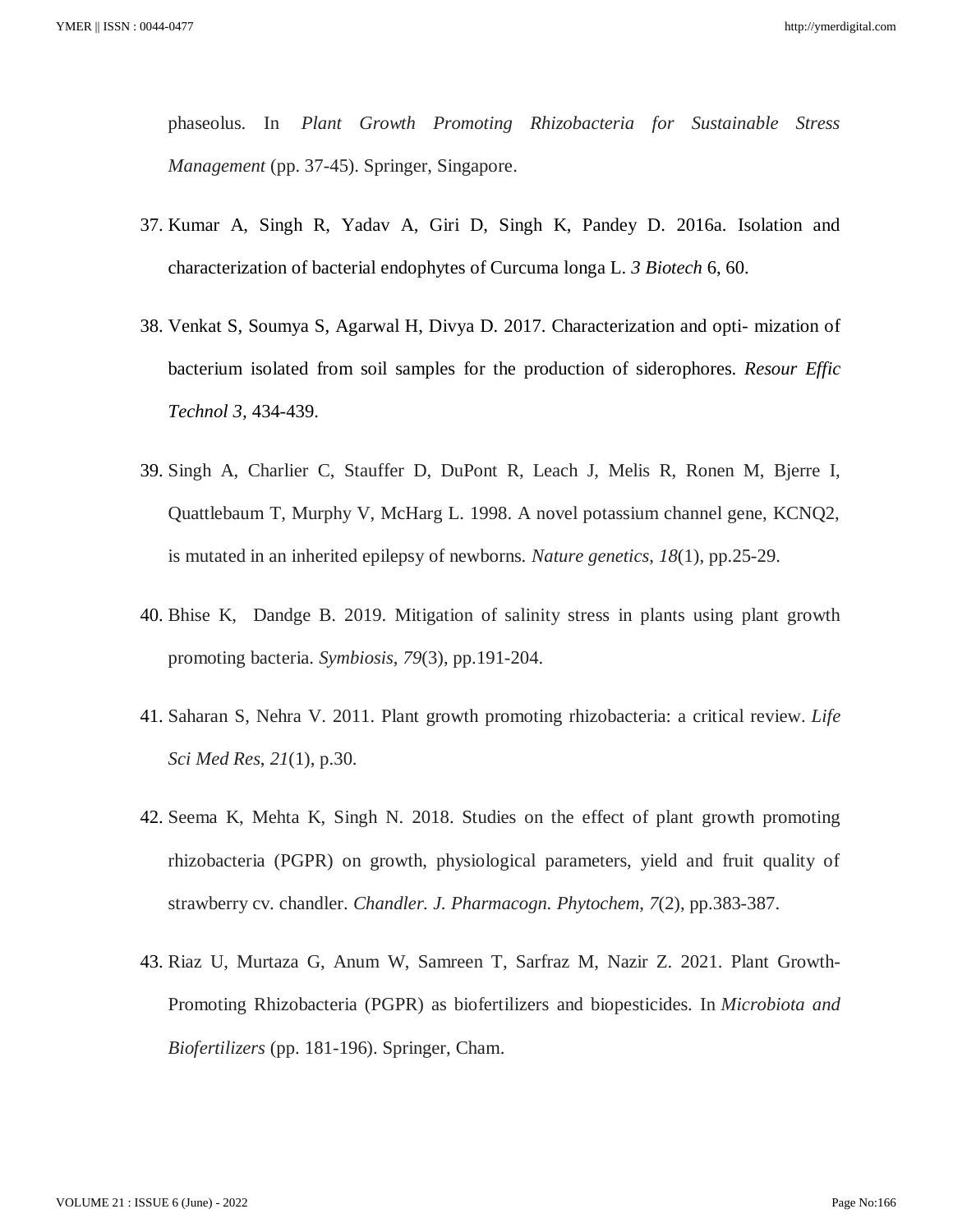## **Figures** :



**Figure 1:** solubilization of phosphate on Pikovskaya's agar after 48 hrs where A) *Exiguobacterium acetylicum* RGK B) *Enterobacter mori* RGK1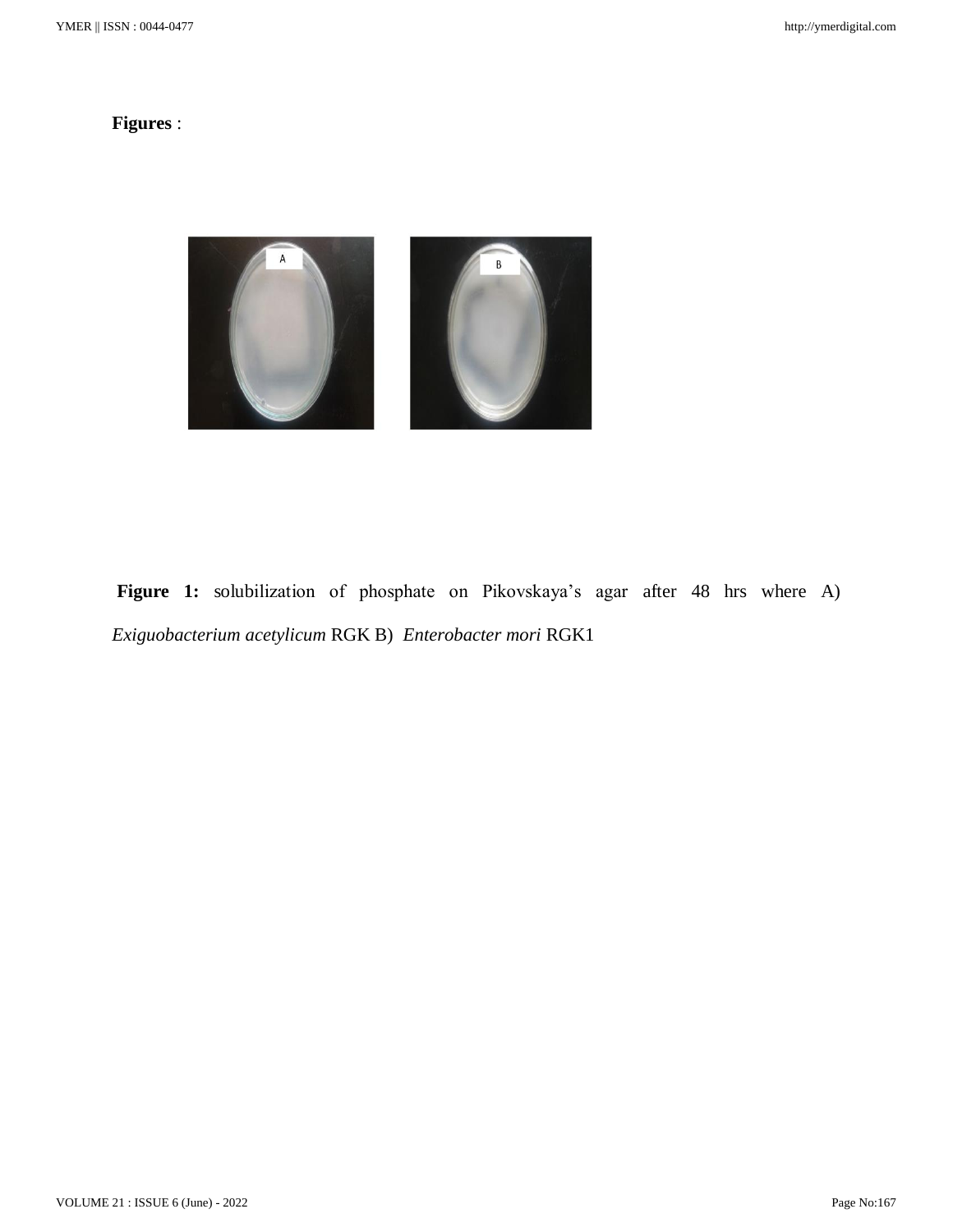





**Figure 2:** Production of IAA in tryptophan containing medium after 48 hrs A) *Exiguobacterium acetylicum* RGK B) *Enterobacter mori* RGK1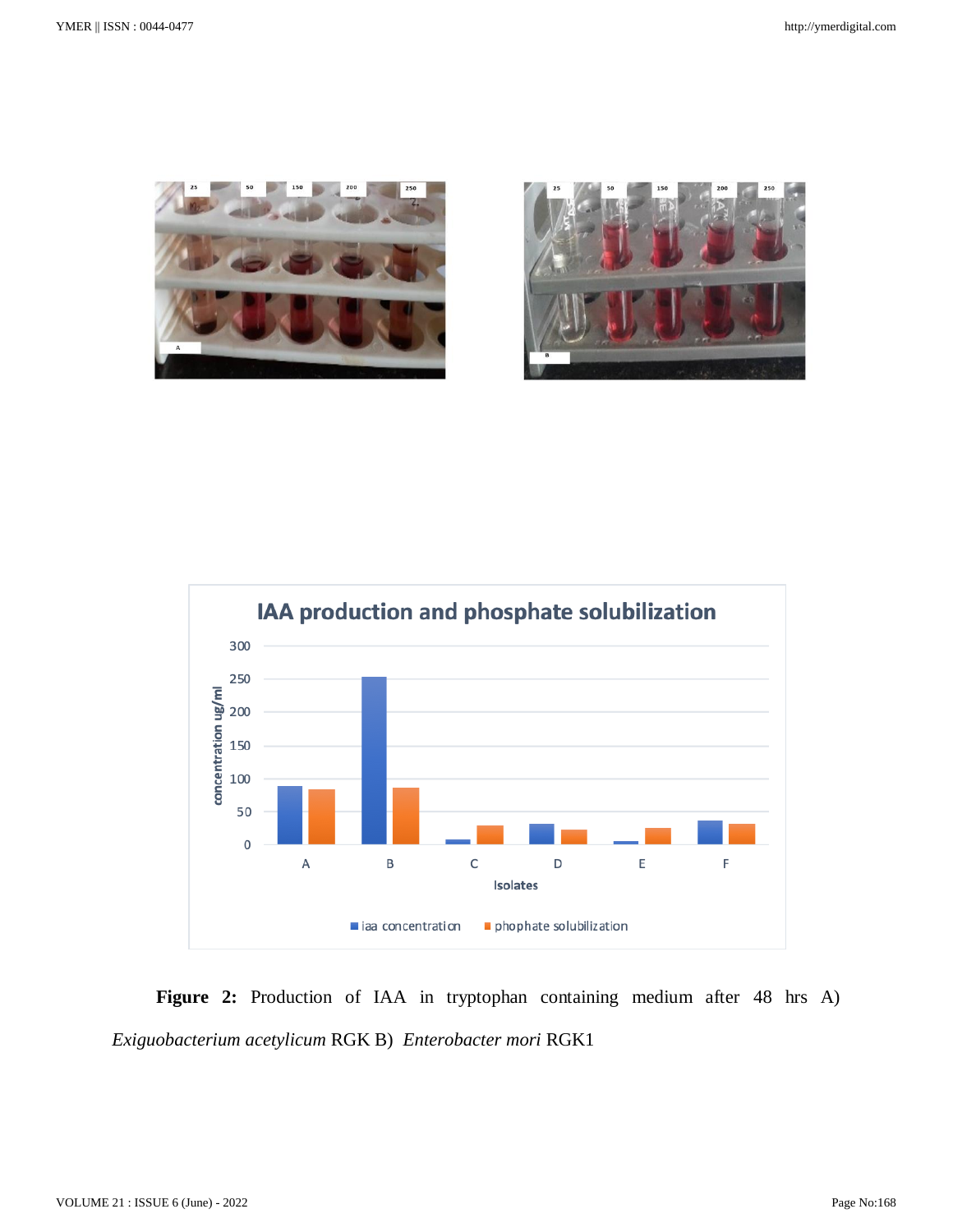

**Figure 3:** A, B are HCN production, C,D are ammonia production and E is siderophore production by *Exiguobacterium acetylicum* strain RGK (A) and *Enterobacter mori* strain RGK1(B) respectively after 48 hrs of incubation.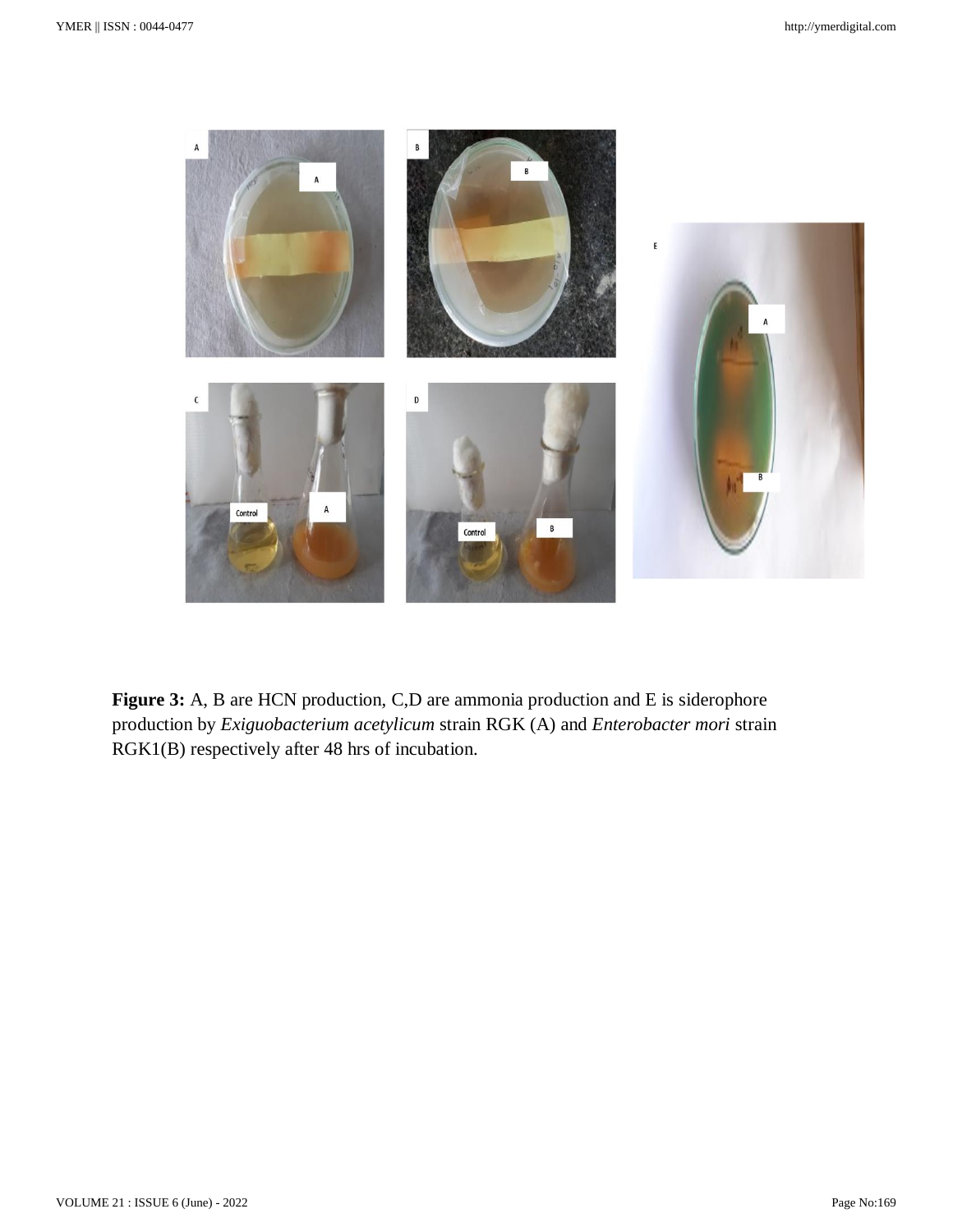

**Figure 4:** A, B are solubilization of potassium on Modified Aleksandrovsk medium and C,D are Zinc solubilization by *Exiguobacterium acetylicum* RGK (A) *Enterobacter mori* RGK1(B) respectively after 72 hrs of incubation.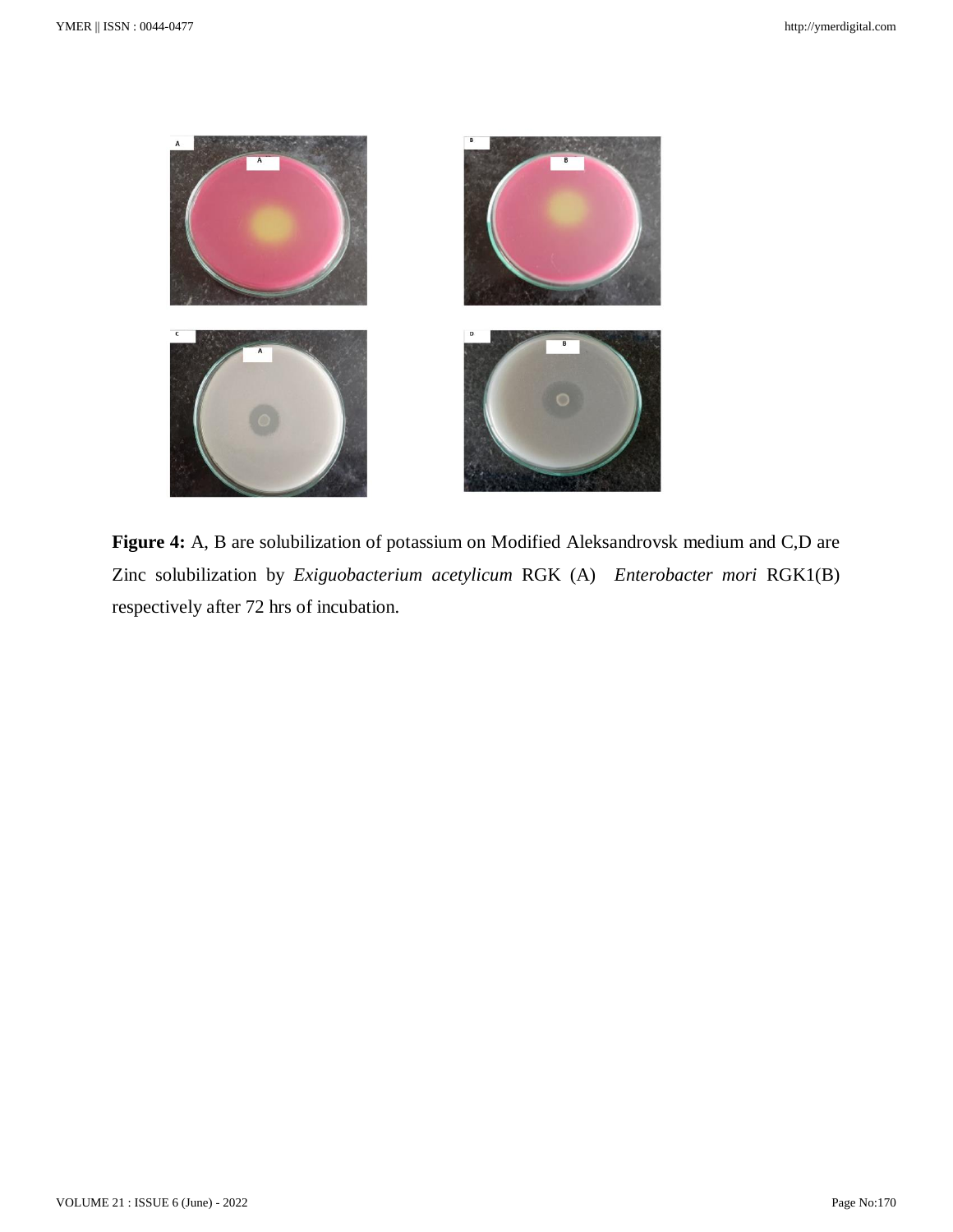

**Figure 5:** Neighbor-joining phylogenetic tree based on16S rRNA gene sequence of the closely related isolates of (a.) *Exiguobacterium acetylicum* strain RGK (b.) *Enterobacter mori* strain RGK1 , bootstrap values on each branch point indicates 1000 pseudo replicates.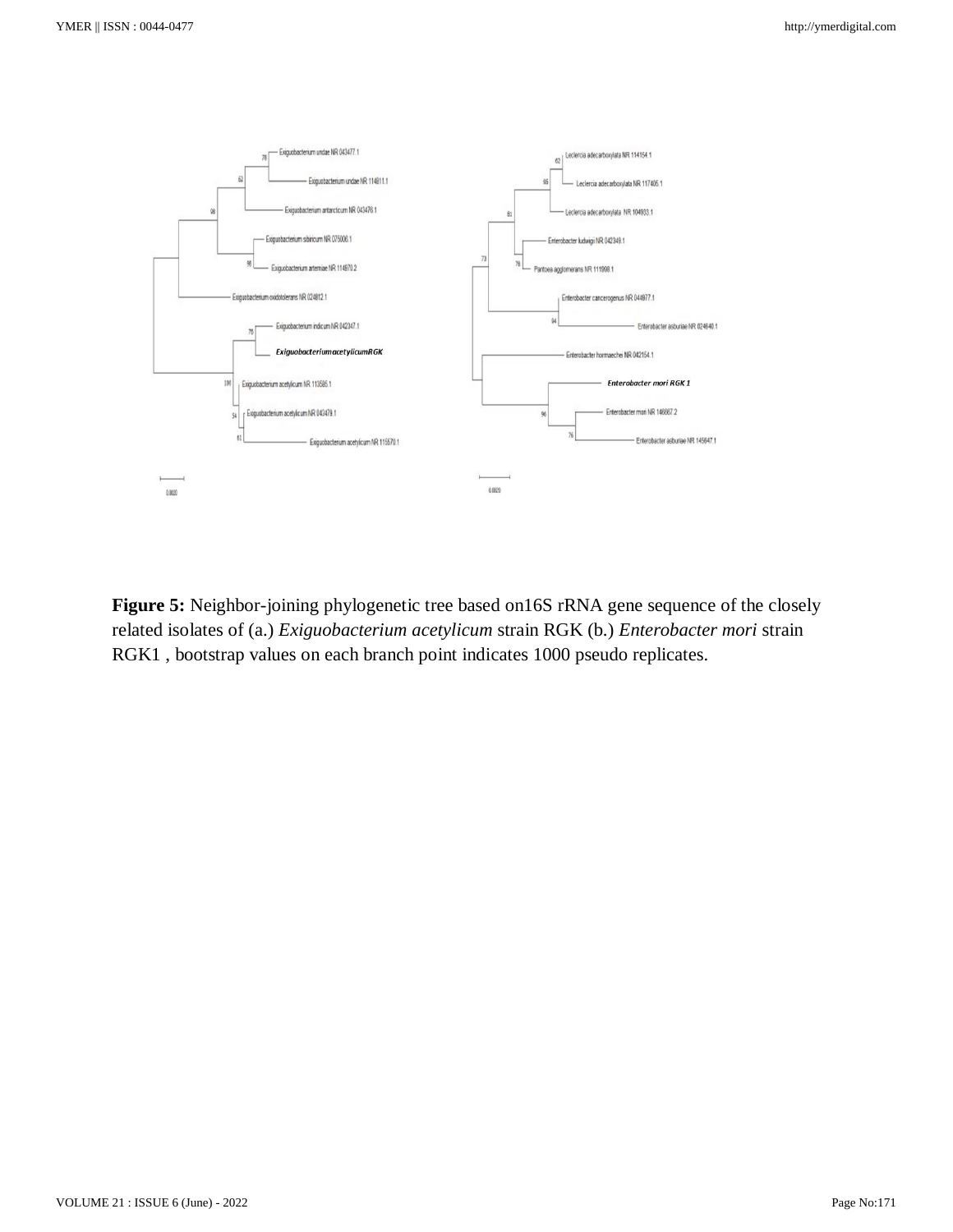### **Tables:**

**Table 1.** Solubilization of phosphate and IAA production by *Exiguobacterium acetylicum* strain RGK (A) and *Enterobacter mori* strain RGK1 (B) after 48hrs. Data are shown as mean  $\pm$  SD of three replicates.

| <b>Organism names</b> | Solubilization of<br>Phosphate µg/ml | <b>IAA Production in</b><br>$\mu$ g/ml |
|-----------------------|--------------------------------------|----------------------------------------|
| A                     | $84.24 \pm 0.01$                     | 90.11 $\pm 0.1$                        |
| B                     | $86.16 \pm 0.02$                     | $253.45 \pm 0.01$                      |
| $\mathcal{C}$         | $31.35 \pm 0.01$                     | $8.45 \pm 0.02$                        |
| D                     | $24.30 \pm 0.03$                     | $33.45 \pm 0.01$                       |
| E                     | $25.90 \pm 0.01$                     | $6.55 \pm 0.03$                        |
| F                     | $31.67 \pm 0.02$                     | $38.45 \pm 0.02$                       |

**Table 2 .** Exopolysaccharide synthesis, Solubilization of potassium and solubilization of zinc by *Exiguobacterium acetylicum* strain RGK (A) and *Enterobacter mori* strain RGK1(B) after 48hrs.

| <b>Organism names</b> | Exopolysaccharide<br>production | Solubilization of<br>potassium | Solubilization of<br>zinc |
|-----------------------|---------------------------------|--------------------------------|---------------------------|
|                       |                                 |                                |                           |
|                       |                                 |                                |                           |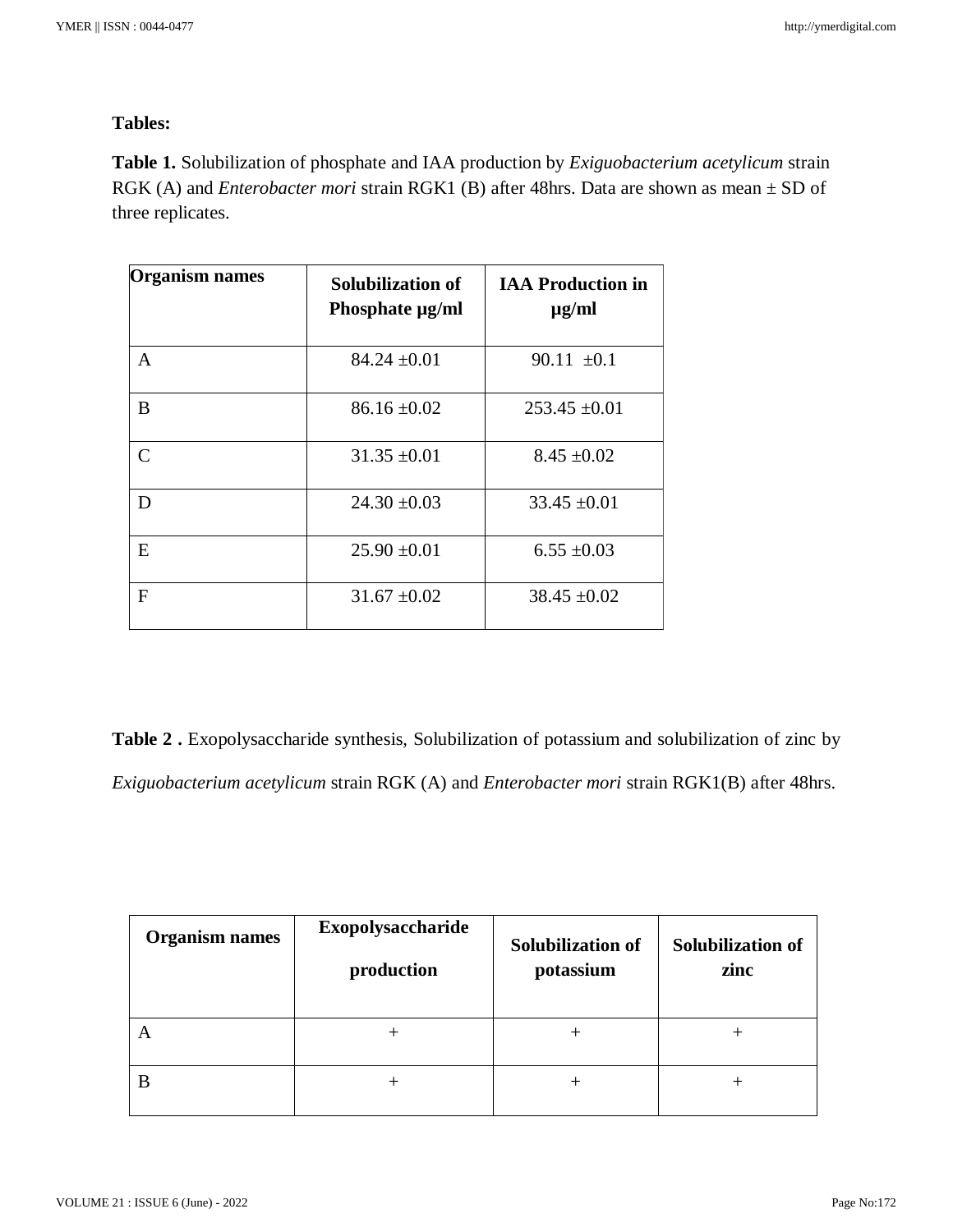| $\mathbf C$  |   |  |
|--------------|---|--|
| Е            |   |  |
| E            | - |  |
| $\mathbf{F}$ |   |  |

+ present , - absent .

**Table 3 .** Biochemical characters of *Exiguobacterium acetylicum* strain RGK (A) and *Enterobacter mori* strain RGK1(B) .

| <b>Biochemical activity</b> | Exiguobacterium<br>acetylicum strain<br><b>RGK</b> | Enterobacter mori strain<br>RGK1 |
|-----------------------------|----------------------------------------------------|----------------------------------|
| citrate utilization         | $+$                                                |                                  |
| catalase                    | $+$                                                |                                  |
| Gelatin hydrolysis          | $+$                                                |                                  |
| Oxidase                     | $^{+}$                                             |                                  |
| starch utilization          |                                                    |                                  |
| Sucrose utilization         | $+$                                                | $+$                              |
| Fructose utilization        | $+$                                                |                                  |
| Maltose utilization         | $+$                                                |                                  |
| Raffinose utilization       |                                                    | $+$                              |
| Nitrate reduction           |                                                    |                                  |